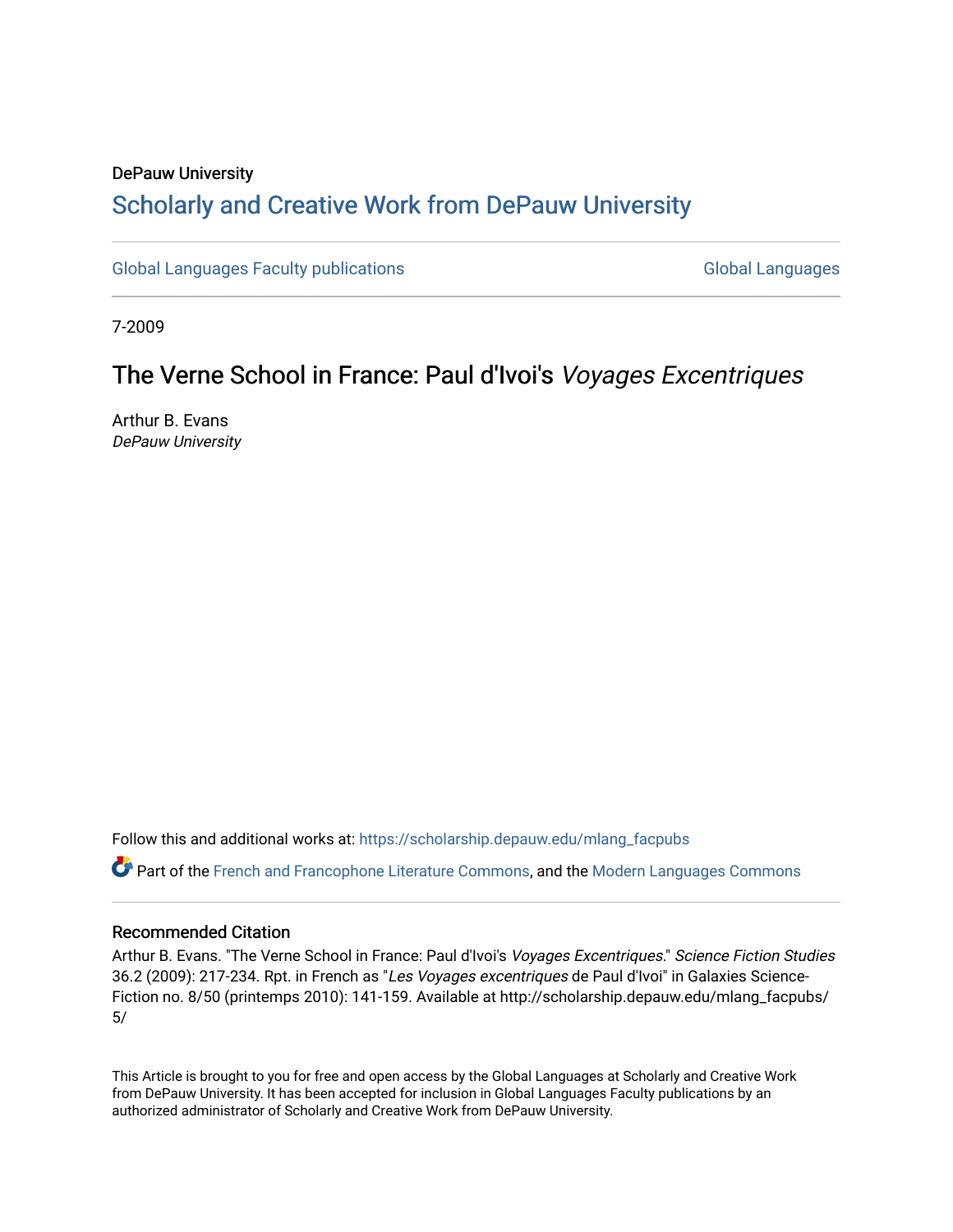## **Arthur B. Evans**

## **The Verne School in France: Paul d'Ivoi's** *Voyages Excentriques*

During the final decades of the nineteenth century, the unprecedented worldwide popularity of Jules Verne's *Voyages Extraordinaires* gave birth to a host of writers who, seeking to emulate Verne's success, began to publish similar works of scientific-adventure fiction. Sometimes described as belonging to the "Verne School," in France these novelists included Paul d'Ivoi, Louis Boussenard, Maurice Champagne, Alfred Assollant, Georges Le Faure, and Henry de Graffigny, among others. Their stories featured the same themes of exploration and technology, the same ideologies of positivism and bourgeois morality, and the same types of narrative recipes found in Verne's best-selling novels of the 1860s and 1870s. From the 1880s to the 1930s, these many Verne School authors generated a flood of new speculative works in the emerging pulp fiction marketplace in France, ushering in what some critics have called French science fiction's first "Golden Age."1

 In this essay, I will discuss the most successful of these French Verne School writers, Paul d'Ivoi. In the history of science fiction, d'Ivoi's best-selling sf novels published between 1894 and 1914 should be viewed as more than simple Verne imitations. They also constitute a kind of narratological stepping-stone between Verne's generally conservative "hard sf" model and the more fantastic "speculative sf" of authors such as H.G. Wells and J.-H. Rosny aîné (Rosny the  $Elder$ ).<sup>2</sup>

Paul d'Ivoi's real name was Paul Charles Philippe Eric Deleutre. He was born in Paris on October 25, 1856 and died there on September 6, 1915. His father and grandfather—Charles and Edouard Deleutre, respectively—were also writers and, on occasion, both had used the same *nom de plume*. Paul's education was similar to Jules Verne's: he completed a degree in law in Paris but chose instead to devote himself to the world of letters. In the 1870s, he began his writing career as a journalist for the daily newspapers *Paris-Journal* and the *Figaro* and as a literary critic, first at the *Globe* at then at the weekly illustrated magazine *Journal des Voyages* (where, along with Louis Boussenard, he would become one of the magazine's most dependable contributors). Also like Verne, d'Ivoi wrote and staged several vaudeville-type plays early in his career—including *Le Mari de ma femme* [The Husband of My Wife, 1887] and *Le Tigre de la rue Tronchet* [The Tiger of Tronchet Street, 1888]—before becoming a novelist.

D'Ivoi's first published novel was *Le Capitaine Jean* [Captain John, 1890], a melodramatic tale of love and treachery taking place in the Tonkin region of Indochina. During his relatively short lifetime (he died at age 58), d'Ivoi managed to publish—alone or in collaboration with others—dozens of fictional works in many different genres: love stories, war fiction, cloak-and-dagger spy thrillers, historical novels, and science fiction. But what really made him famous were his twenty-one Verne-inspired adventure tales published in a popular series whose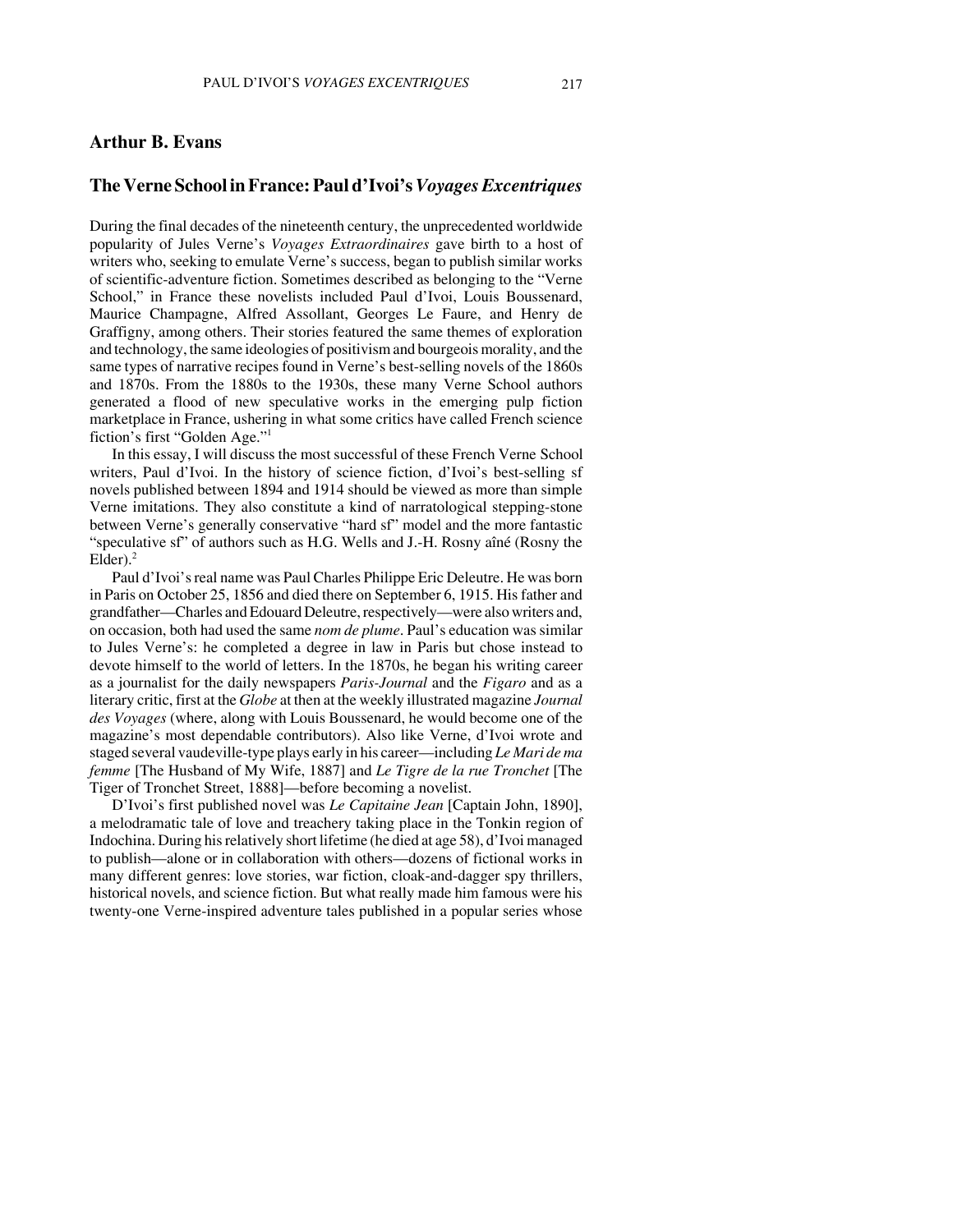name was also derived from Verne's: the *Voyages Excentriques* ["Eccentric Voyages"—in French the word carries less the meaning of "peculiar" or "odd" and more the meaning of "singular," "unusual," or "out of the ordinary"].

In their plots and style as well as in their published format and how they were marketed, Paul d'Ivoi's *Voyages Excentriques* strongly resembled Verne's *Voyages Extraordinaires*. As a rule, the novels of both authors first appeared in "feuilleton" format in periodicals: Verne's in the *Magasin d'Education et de Récréation* and those of d'Ivoi (and several other Verne School writers) in Parisian newspapers such as *Le Petit Journal* (1863-1944) or *Le Matin* (1884- 1944) or in popular magazines such as *Le Journal des Voyages* (1875-1949). After serial publication, the works of both were then reprinted in expensive, illustrated, in-octavo, hard-cover editions (most often with bright red and gold covers). These luxury volumes frequently graced the shelves of upscale bourgeois family libraries during the Third Republic; they were also used as Christmas gifts and academic awards for French youngsters; and they later became prized *objets d'art* for avid book collectors around the world. Finally, the works of both authors have been continually reprinted since their first publication and have been translated into several languages—although, to my knowledge, none of d'Ivoi's *Voyages Excentriques* has ever been published in English.



Reading d'Ivoi's works, one is constantly reminded of Verne. For example, d'Ivoi's first novel in this series, *Les Cinq sous de Lavarède* [The Five Pennies of Lavarède, 1894], appears to be a direct spin-off from Verne's *Le Tour du monde en 80 jours* [Around the World in 80 Days, 1873]. In d'Ivoi's version, in order to win millions, a young Frenchman named Armand Lavarède must circumnavigate the globe, overcoming numerous obstacles and experiencing many adventures along the way. Unlike Verne's Phileas Fogg, however, the ingenious Lavarède must do so without the benefit of a seemingly endless supply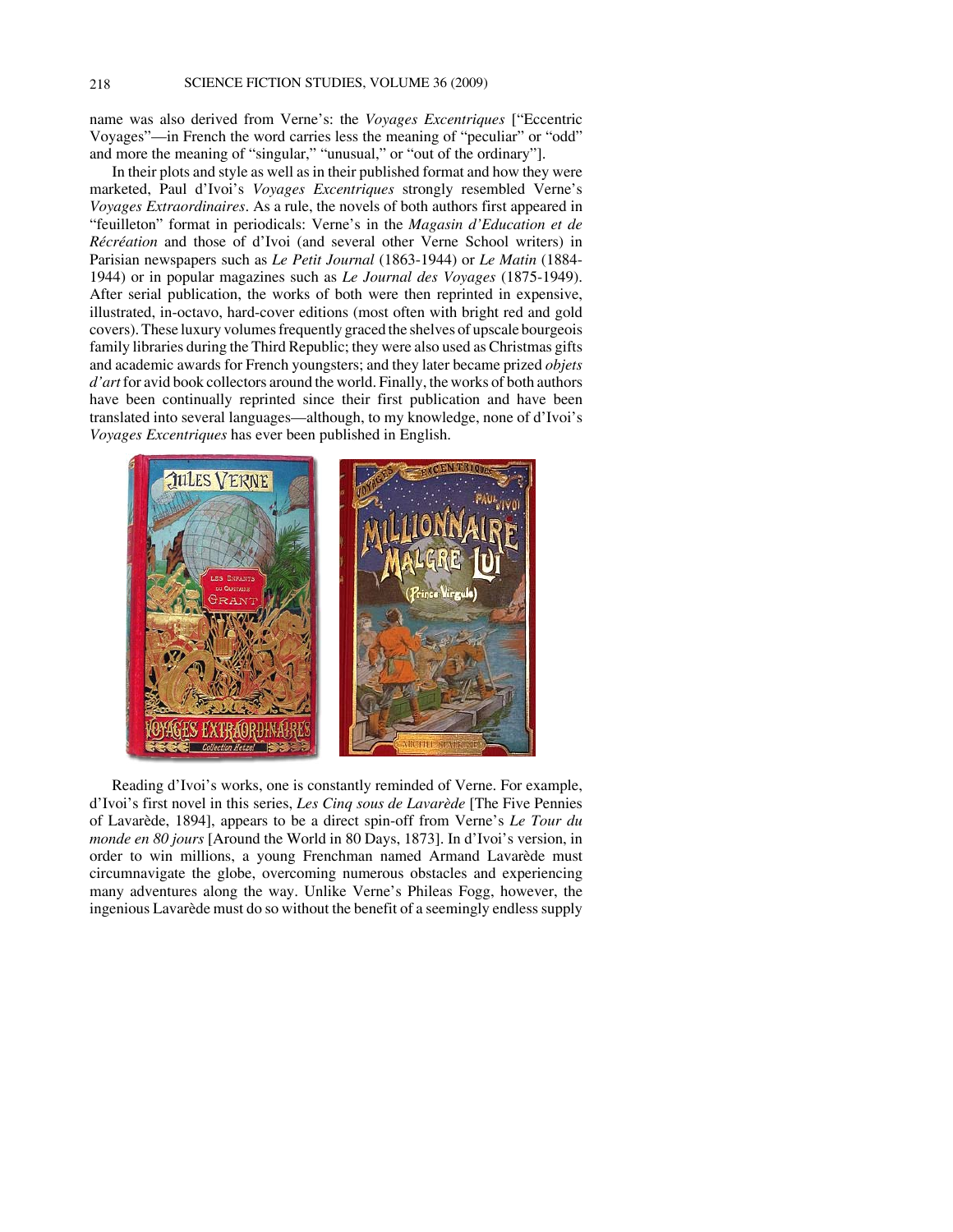of banknotes—he is allowed to carry only "five pennies" in his pocket (hence the novel's title). His low-budget itinerary also differs greatly from Fogg's since he travels west instead of east, passing through Panama, Costa Rica, Hawaii, Japan, China, Tibet, Russia, and the Ukraine—all the while being chased by an antagonist named Bouvreuil, a character reminiscent of Inspector Fix in Verne's novel. In the end, like Fogg, he succeeds in completing his trip around the world on the exact date required, winning both his money and the hand of his new bride Miss Aurett, who accompanied him during his journey.

Also similar to Verne's, d'Ivoi's characters tend to occupy the same fictional universe and sometimes reappear in later novels. His hero Armand Lavarède, for example, returns three years later in d'Ivoi's 1897 novel *Cousin de Lavarède!* [Lavarède's Cousin!], where he and his cousin Robert are kidnaped and find themselves on a futuristic airship invented and flown by an eccentric scientist named Ramier. Recalling Verne's Robur, the brilliant but antisocial Ramier flies them across the continents of Australia, Asia, Africa, and North and South America, eventually stopping to resupply his craft at his Nemo-like secret base located near the North Pole.

Echoes of Captain Nemo reverberate also in d'Ivoi's 1898 novel *Corsaire Triplex* [Privateer Triple-X], a work that resembles Verne's *Vingt mille lieues sous les mers* [Twenty Thousand Leagues Under the Seas, 1869] not only for its nameless genius at the helm of his personal submarine but also for its revengemotivated plot (in this case, seeking justice against the murderous head of the British police). The ghost of Nemo surfaces yet again two years later in the title character of d'Ivoi's *Le Docteur Mystère* [Doctor Mystery, 1900], an anonymous crime-fighting scientist and inventor of an advanced, multi-purpose RV called the "Electric Hotel"—an updated version of Verne's steam-driven overland locomotive from *La Maison à vapeur* [Steam House, 1880]. Doctor Mystery, like his Vernian forebear, is a Hindu prince from India who, having escaped to Europe after his family was murdered, has now returned to his native land to fight injustice, religious fanaticism, and foreign oppression.

As may be deduced from the above, technology plays an important role in d'Ivoi's *Voyages Excentriques*. Reflecting the new *fin-de-siècle* social paradigm of speed and mobility, his works present an seemingly endless array of high-tech transportational vehicles.<sup>3</sup> They range in sophistication from the bicycle (a newfangled contraption at the time) in the final chapter of *Les Cinq Sous de Lavarède*, to an electric car in *Les Voleurs de foudre* [The Lightning Thieves, 1912], to the ornithopter airship of *Cousin de Lavarède!*, to a gigantic ocean liner inspired by the Titanic—and reminiscent of Verne's own *Great Eastern*—in *Les Dompteurs de l'or* [The Gold Tamers, 1914], to the submarines of different sizes and types in *Corsaire Triplex*. D'Ivoi also makes use of a variety of "transformer" -type vehicles such as an eight-wheeled all-terrain tank called the "Karrovarka" that converts into a boat in *Jean Fanfare* [Jean Fanfare, 1897] and the "hydravion," a boat that can turn into an airplane, in *Match de milliardaire* [The Billionaire's Game, 1917]—the latter resembling Verne's similar shape-shifting vehicle in his *Maître du monde* [Master of the World, 1904].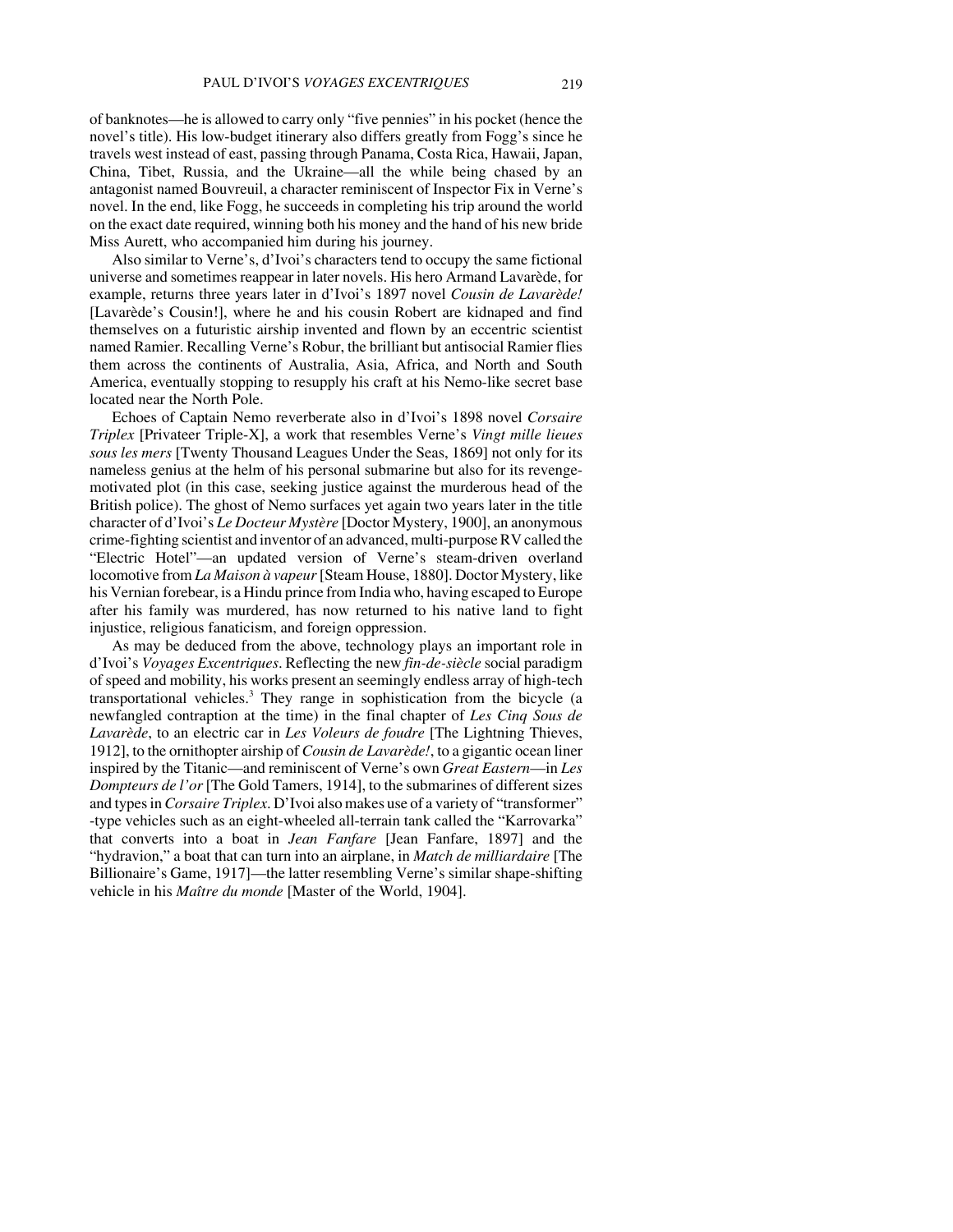

Other innovative technologies appearing in d'Ivoi's fiction include advanced telecommunication devices such as the telephote in *Le Maître du drapeau bleu* [Master of the Blue Flag, 1907], light sabers in *Miss Mousqueterr* [Miss Mousqueterr, 1907], a special police switchboard in *Corsaire Triplex* that can simultaneously screen hundreds of telephone calls and automatically transcribe any suspicious conversations, high-powered rifles in *Cousin de Lavarède!* that use a special propellant 100 times stronger than gunpowder, electric lances and cannons in *L'Aéroplane fantôme* [The Phantom Airplane, 1910], liquid carbon dioxide bombs that can unleash an asphyxiating cloud of 200 degrees below zero in *Les Dompteurs de l'or*—recalling those of the mad scientist Schultze in Verne's *500 Millions de la Bégum* [The Begum's Millions, 1879]—and even, in *Millionaire malgré lui* [A Millionaire in Spite of Himself, 1905], a ray-gun that uses radium, an element discovered just two years earlier by Marie Curie—no doubt one of the earliest examples of an atomic weapon in science fiction. By their variety and omnipresence, the many technological gadgets in d'Ivoi's narratives suggest less the cautiously conservative extrapolations of Verne and more the highly whimsical inventions commonly found in the dime novels of Frank Reade, Jr. and Tom Swift.

The readers (both implied and actual) of d'Ivoi's *Voyages Excentriques* were predominantly young people. Accordingly, the plot structures of these novels feature much fast-paced action and melodrama, light-hearted humor, geographical and scientific didacticism (although not as much as in Verne), one-dimensional "good guys" and "bad guys" (but more interesting women protagonists than in Verne), and many Bildungsroman-type quests to distant lands in order to solve a problem, rescue a family member, or right a wrong. In contrast to Verne, d'Ivoi's heros and heroines seem less interested in acquiring knowledge *per se* than in various forms of discovery (of true identities, diplomatic secrets, lost treasure, or new technologies) or of winning (wagers, races, the fight against crime, or the hand of a loved one).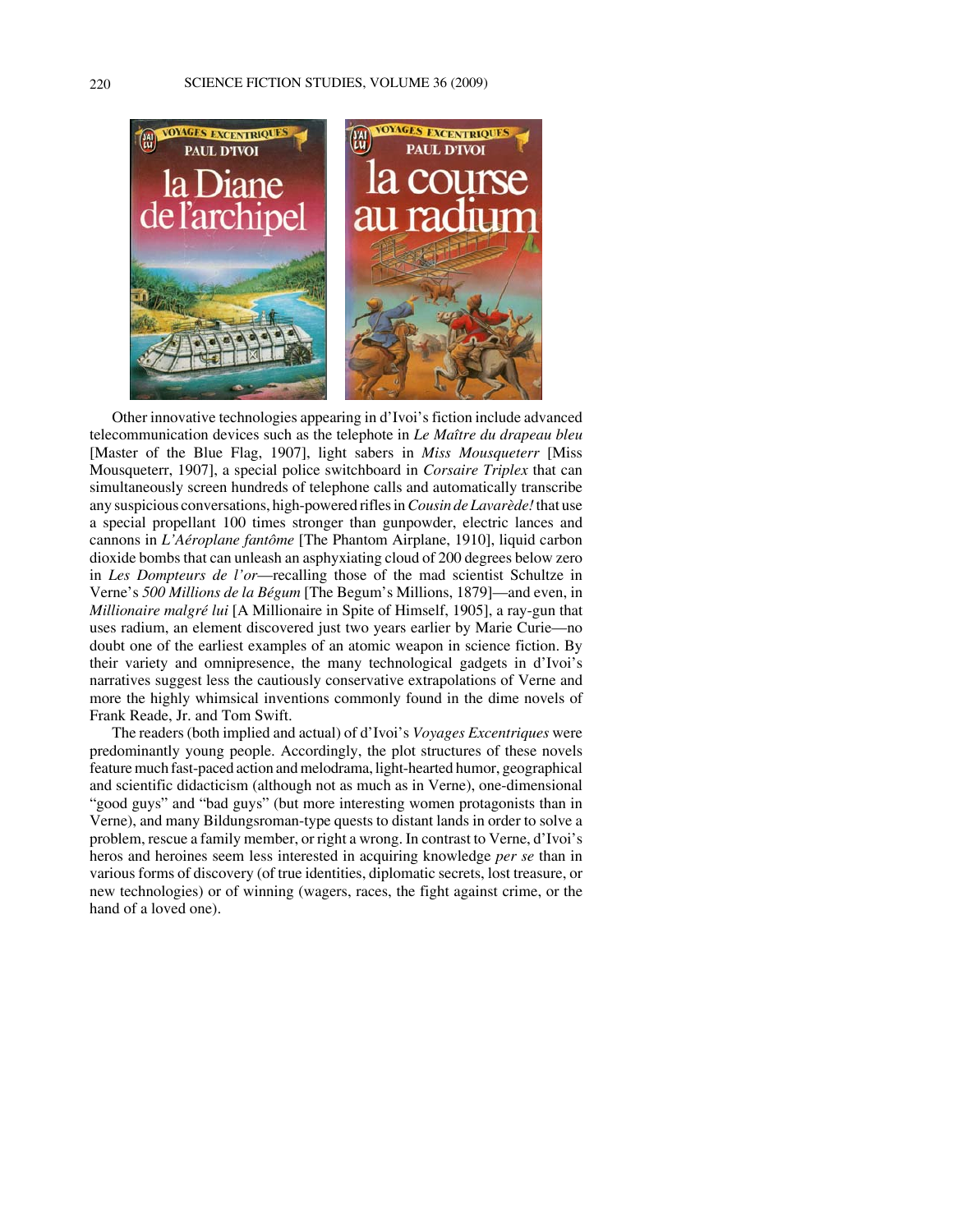Jean-Paul Sartre, in his autobiography *Les Mots* [Words, 1964] explains how, as a young reader, he always preferred the "extravagances of Paul d'Ivoi" to the novels of Jules Verne, whom he describes as "too level-headed" (62). In comparing the two authors today, Jean-Marc and Randy Lofficier observe that

D'Ivoi's novels were more adventure-oriented, in the pulp/serial sense, and fasterpaced than Verne's. They included a variety of futuristic planes, submarines, rocketships, super-powered weapons, and other wonders. Their heroes circumnavigated the globe in the air or under the oceans, fought a variety of mad scientists, international conspiracies, and megalomaniacal tyrants, and discovered evidence of advanced, ancient civilizations. (*French Science Fiction* 341)

In a letter to fellow writer Hugues Lapaire, d'Ivoi reportedly once advised him, "[I]t's action that the reader must have, non-stop action" (Lapaire 137). In his search for new sources of action, d'Ivoi often found raw material for his stories in the current events of the time. The bloody Boxer rebellion and the muchpublicized siege of the foreign embassies in the summer of 1900, for example, figured prominently in his novel *Cigale en Chine* [Cigale in China], published the following year. The catastrophic 1902 eruption of Mount Pelée in Martinique became a major focus of his 1903 *Les Semeurs de glace* [The Ice Sowers], where the explosion is shown to have been triggered by an evil scientist's experiments with liquid carbonic gas. And the depredations of British colonialism during the *fin-de-siècle* are often depicted in works such as *Le Sergent Simplet à travers les colonies françaises* [Sergeant Simplet Visits the French Colonies, 1895], *Corsaire Triplex*, *La Capitaine Nilia* [Captain Nilia, 1899], *Le Docteur Mystère*, and *L'Aéroplane fantôme*, among other novels.

The colonialist rivalries of France, Great Britain, and Germany during this era are evident in the strongly nationalistic tone that permeates d'Ivoi's works. In contrast to Verne, whose fictional heroes tend to be American or English, d'Ivoi's are proudly French. And a palpable pro-France ideological bias—at times bordering on the jingoistic—runs through all the novels of his *Voyages Excentriques*. One modern French scholar has pointed out that d'Ivoi's French protagonists always seem to be

courageous, noble, and cheerful. They are intended to serve as role-models to the youth of this period. Indeed, the *Voyages Excentriques* themselves have a clear educative purpose. Their goal is that, by emulating these heroes who move higher up in society by virtue of their own personal merit, young readers will develop a sense of patriotism and a strong work ethic....

These educative concerns are closely tied to the official state propaganda of the time. It can be seen most visibly in novels such as *Le Sergent Simplet à travers les colonies françaises*.... While walking its readers through many different French colonies, the text praises France's military and colonial outreach, in sharp contrast to England's. The French [unlike their rivals] ... bring nothing but benefits to the peoples they have colonized: education, medicine, and prosperity. (Palewska, "Les *Voyages excentriques*" 145)4

As spokesman for the "civilizing mission" of French colonialism, d'Ivoi argues that the greatest difference between the British and French colonial efforts is that the British seek only to subjugate and then extract the wealth from their colonies,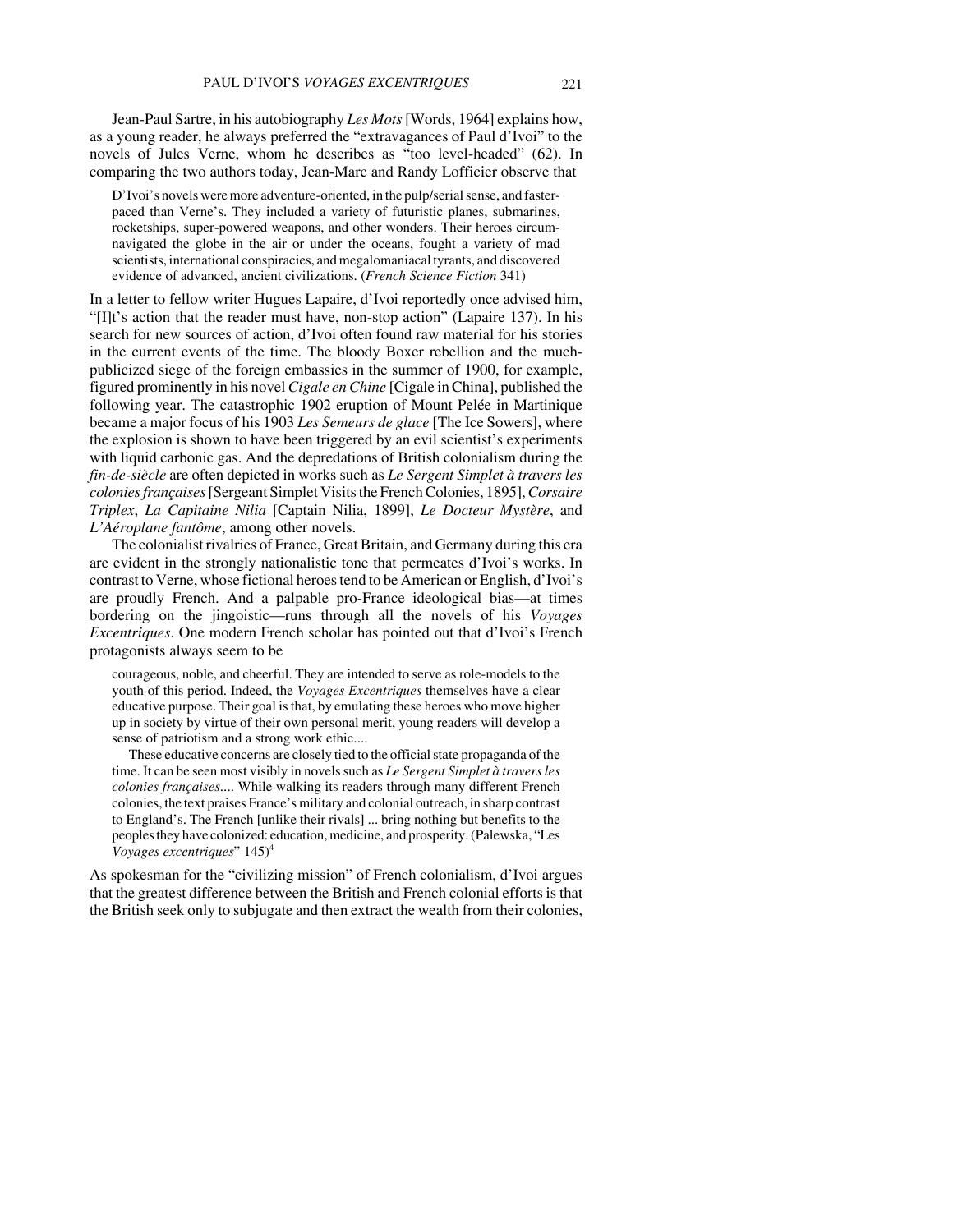whereas the French seek to improve the lot of the indigenous peoples of their colonies by assimilating them. The French heroes of *Le Sergent Simplet* travel to India and are astonished by the levels of poverty and suffering that they witness there. They ask "How is it that 250 million Hindus do not have the courage to exterminate the 100 thousand British who control the wealth of all India?" (242). In reply, they are informed by the American geographer accompanying them that

The strength of the British comes uniquely from the weakness of their subjects. This leads me quite naturally to make the following comparison.... French colonies become *French*; look at Canada, Louisiana, Algeria, Guadeloupe, and the island of Réunion. British colonies do not undergo any assimilation.... You French are trying to achieve a *moral conquest* of the people there, whereas the inhabitants of Great Britain seek only to *plunder them commercially*. (242; emphases in original)

Although quite un-Vernian, this *pro patria* ideology coloring d'Ivoi's fiction is not unusual for Verne School and other writers of the time. Note, for instance, the seemingly unrelenting anglophobia in Alfred Assollant's *Aventures merveilleuses mais authentiques du Capitaine Corcoran* [The Marvelous but Real Adventures of Captain Corcoran]—first published in 1867 but frequently reprinted, reaching its eleventh edition in 1905—where the young French hero, aided by his faithful pet tiger, foments rebellion among the oppressed Indian populations of the subcontinent. Or consider Gustave Le Rouge and Gustave Guitton's *La Conspiration des milliardaires* [The Conspiracy of the Billionaires, 1899-1900], which tells the story of an idealistic young French engineer who courageously battles a confederation of rich and rapacious American industrialists who have devised a diabolical scheme for the conquest of Europe. Or look at the novels of Capitaine Danrit (Emile Driant), who specialized in *Dorking*-type future-war tales and who portrayed glorious French victories over the Germans in his three-volume *La Guerre de demain* [The War of Tomorrow, 1889-91] and over the British in his *Guerre fatale: France-Angleterre* [The Fatal War: France-England, 1903].<sup>5</sup> Finally, witness the following stereotyped but quite typical confrontation between a brutish and bellicose German and a smaller but more agile young Frenchman that appears in Louis Boussenard's *Le Tour du monde d'un gamin de Paris* [A Trip Around theWorld by a Lad from Paris, 1890]:

 The first voice, cursing in German with mixed references to both God and the devil, belonged to a colossus of a man over six feet tall.

 As broad as a hippopotamus with a torso like a large barrel mounted upon legs that looked like rough-hewn beams and brandishing a knife that seemed to flit back and forth like a feather in the hand of a wrestler, this man personified physical power in all of its unstoppable brutality.

 The man's head reinforced this impression: unkempt beard, beast-like, with tangled hair, small but ferocious eyes, the misshaped nose of a half-wit or a drunk, and a craggy face that looked as if it had been carved out of a massive beechwood stump from the Black Forest.

 The other voice, in contrast, was clear, vibrant, and cocky. Its accent was untranslatable. In hearing it, however, anyone recognizing the dialect spoken between Bercy and Auteuil, between Montrouge and Montmartre, would have no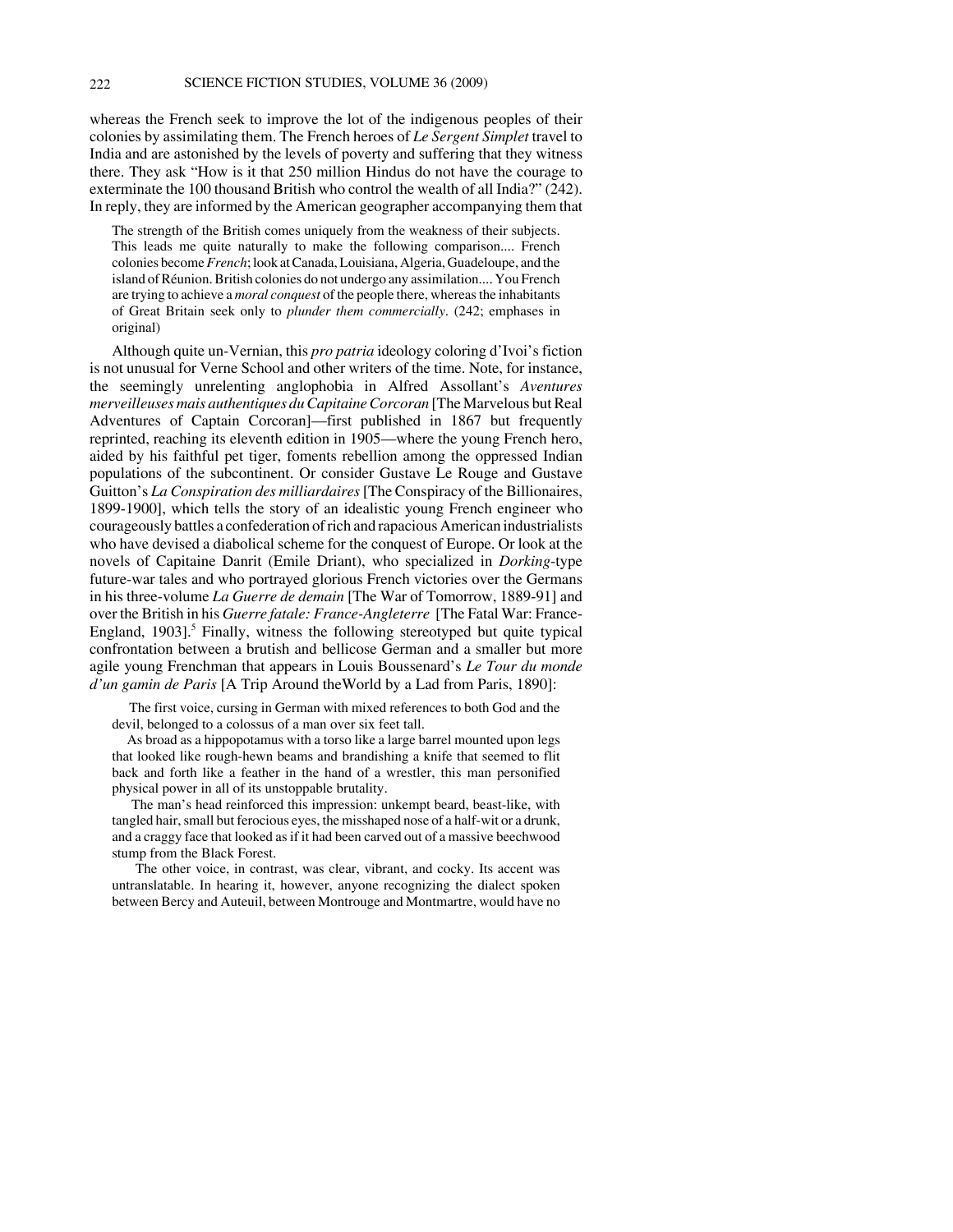difficulty identifying it as being from 35º south latitude and 45º west longitude: in other words, it was Parisian! ...

 Its owner had all the looks of a child. Not yet eighteen years of age, barely five feet tall, not a hair on his face, with an upturned nose and nostrils deeply breathing in the sea air. His mouth carried an ironic smile and his bright, sharp eyes cut like a sword.

 His legs, as strong and lithe as a deer's, had extraordinary agility. His slender arms resembled metal cables wound with steel threads. The muscles of his body rippled hard beneath his smooth skin....

 In observing these two adversaries so dramatically different from each other, one immediately thought of that legendary Biblical battle, and those of later Homeric heroes, in which David emerged victorious over Goliath. (104)

Needless to say, as a result of his speed and skill, the little Frenchman decisively triumphs over the powerful but clumsy German—to the enthusiastic cheers of the many spectators gathered round. Most of the French heroes of these Verne School fictions seem cut from the same cloth and exhibit the same character traits of cockiness, lanky strength, resourcefulness, and Gallic wit. In remarking upon these similarities, Matthieu Letourneux of the Université de Paris has observed that this particular fictional prototype "gives a good idea of the image that the French had of themselves" during these years just before World War I. It is also worth noting that, in this Boussenard story as well as in those by d'Ivoi and the majority of other Verne School writers, the "alien Other" is never extraterrestrial; but he is always extranational and extracultural. He comes not from a distant planet, an alternate time-stream, or another dimension but, rather, from "foreign" countries such as China, Tibet, Egypt, India, Costa Rica, Australia, or Abyssinia. And some of the most dangerous of them hail from England and Germany.

One unfortunate consequence of d'Ivoi's ultra-nationalism and cultural stereotyping is that they often lead to racist caricatures of non-Caucasian peoples. In *Le Sergent Simplet*, for example, the black natives of Madagascar are routinely compared to ignorant apes (chapter 9). Nali, the half-breed heroine of *Jean Fanfare* has "American Redskin" blood in her veins, so naturally she is adept at following a trail through the woods, is an excellent swimmer, and has superior "nature skills" (part I, chapter 12). Later in the same novel, the ongoing conflict in Crete between the Greeks and Turks is characterized as "European civilization battling Asian barbarism" (part II, chapter 12). Some Hindu Brahmins and their followers in *Le Docteur Mystère* are described as savage dogs and poisonous snakes (part II, chapter 6). And, in *Les Cinq sous de Lavarède*, one discovers the following heavily anti-Semitic portrait of a Jew taking advantage of some tourists who just missed their boat:

A Jew was walking along the dock next to the Old City—during the previous few years the Jews had managed to monopolize nearly all the commerce of the country. He heard them speaking and, smelling a profit in their emotional distress, inquired as to the reasons for their anger....

"We must, at all costs, be in San Francisco at the same time as the *Alaska*." "At the same time is not possible, but I can show you a way to get there within a day or two—if you have money."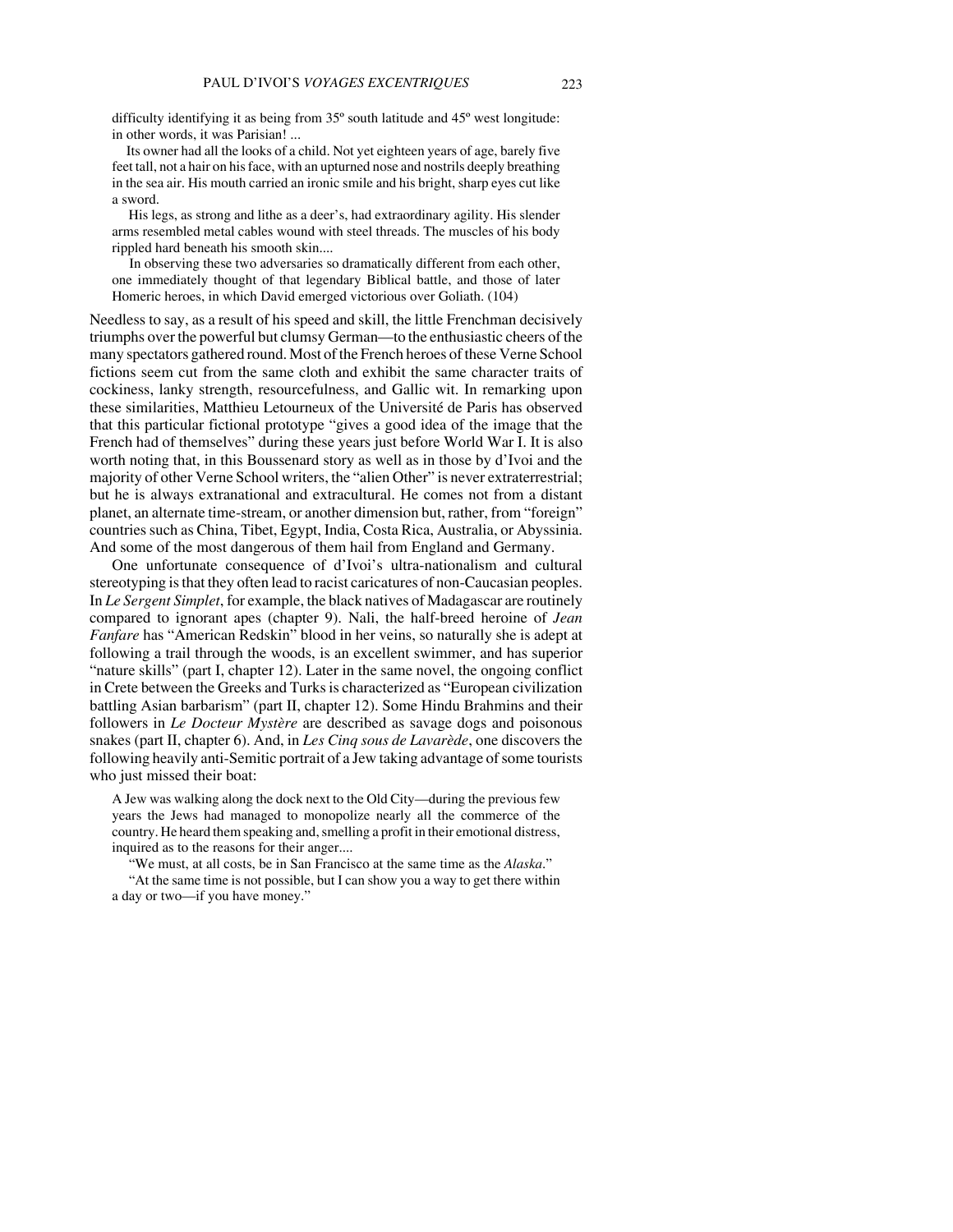And for a Columbian condor coin, worth fifty francs in gold, this Israelite provided them with the same information that a careful reading of the Mexican and American maritime schedules would have given them for free. (147)

In the interest of avoiding moral anachronisms, we should perhaps not be too harsh in condemning d'Ivoi for certain racist attitudes that were common during his time. Jules Verne himself was far from innocent in this regard—remember his treatment of blacks in *Cinq semaines en ballon* [Five Weeks in a Balloon, 1863] and *L'Île mystérieuse* [Mysterious Island, 1874] and especially of Jews in *Hector* Servadac [Hector Servadac, 1877].<sup>6</sup> Further, in America, a quick look at any of the popular dime novels from this turn-of-the-century period would reveal that they contain more than their fair share of flag-waving jingoism and racial bigotry (Bleiler xxii).

The final reason why the sf novels of Paul d'Ivoi's *Voyages Excentriques* seem noteworthy is because they reflect an important change in the semiotic structure of early French science fiction as it begins to evolve away from the dominant Vernian model toward a more Wellsian and post-Wellsian one. Situated midway between the highly mimetic, pedagogy-based fictions of Verne and the more estranging, "absent paradigm"-based fictions of authors such as J.-H. Rosny aîné and Maurice Renard, the works of d'Ivoi and other Verne School writers straddle two narratological worlds.<sup>7</sup> Although still ostensibly didactic, the science in these narratives is often watered down and/or simulated; instead of implanting knowledge, it now serves more fictional purposes such as verisimilitude-building, plot progression, or special effects. As a result, its place in the narrative moves from primary to secondary—from subject to context—as it now seeks to appeal to the creative imagination rather than the reasoning intellect of the reader.<sup>8</sup>

A close reading of three excerpts from the novels of Verne, d'Ivoi, and Rosny should suffice to demonstrate this evolution. In order to maximize their thematic similarity, I have selected descriptions of three imaginary flying machines: the helicopter-airship called the *Albatros* [albatross] from Verne's *Robur-leconquérant* [Robur the Conqueror, 1886], the ornithopter aircraft called the *Gypaète* [lammergeir, or bearded vulture] in d'Ivoi's *Cousin de Lavarède!* [Lavarède's Cousin!, 1896], and the spaceship called the *Stellarium* [star vessel /star metal/star goer] of Rosny's *Les Navigateurs de l'infini* [The Navigators of the Infinite, 1925].

Appearing in part one, chapter six of *Robur*, the following passage and illustration are part of a full, chapter-long pedagogical pause in Verne's story, in which he proceeds to summarize the history of aviation (including lengthy lists of "martyred" pioneer aviators) and to explain the innovative mechanics of Robur's airship.

Engines of suspension and propulsion: Above the deck rose thirty-seven vertical axes, fifteen along each side, and seven, more elevated, in the center. The *Albatros* might be called a clippership with thirty-seven masts. But each of these masts bore, instead of sails, two horizontal propellers, not very large in spread or diameter, but driven at prodigious speed. Each of these axes had its own movement independent of the rest, and each alternate one spun round in a different direction from the others, so as to avoid any tendency to gyration. Hence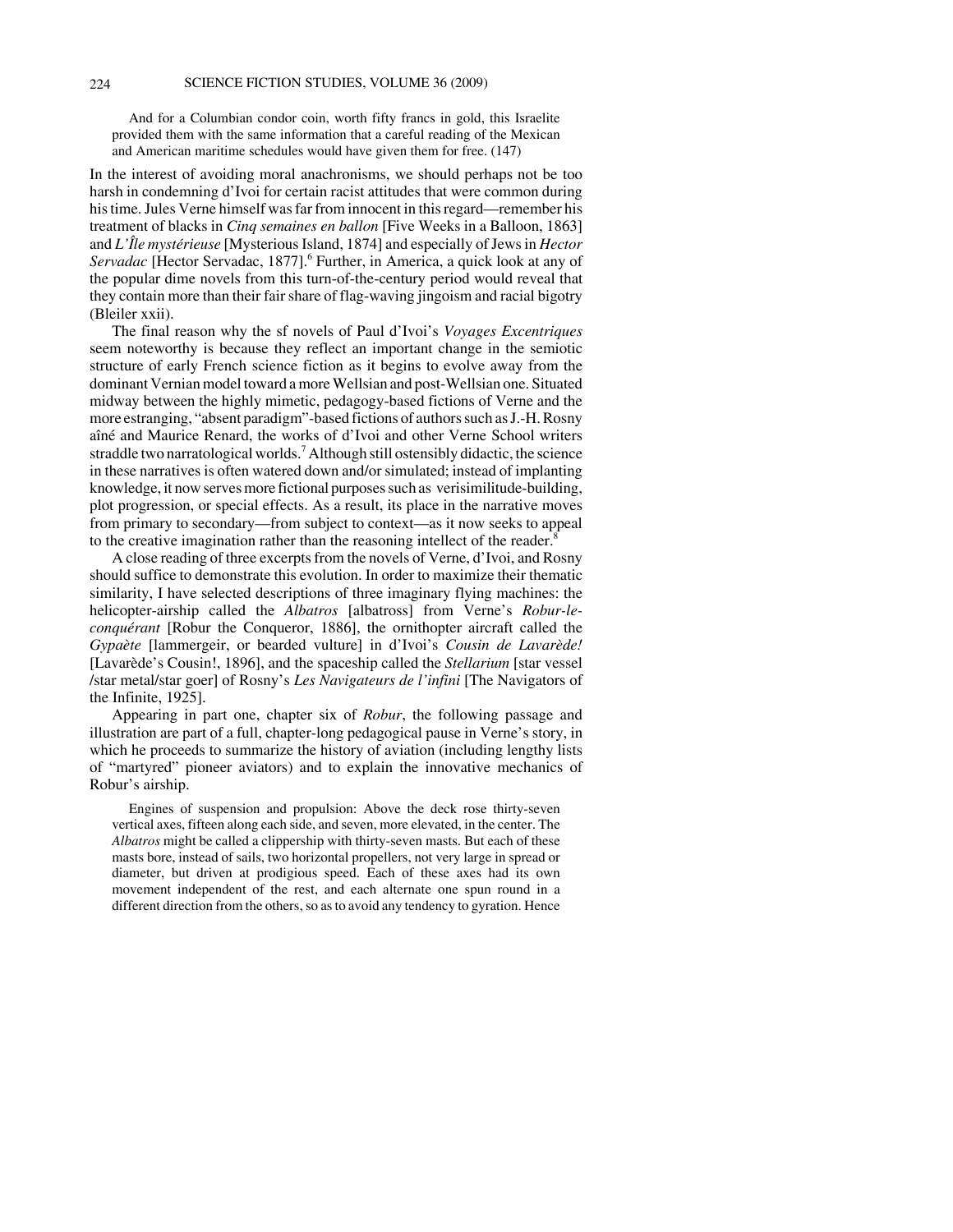the propellers as they rose on the vertical column of air retained their equilibrium by their horizontal resistance. Consequently the apparatus was furnished with seventy-four suspension propellers, whose three branches were connected by a metallic circle which economized their motive force. In front and behind, mounted on horizontal axes, were two additional propellers, each with four arms. These propellers were of a larger diameter than the suspension ones, but could also attain a very high speed. All in all, the vessel combined the systems of Cossus, De la Landelle, and Ponton d'Amécourt, as perfected by Robur....



Machinery: To power his airship, Robur had not availed himself of the vapor of water or other liquids, nor of compressed air or other gases, nor of those explosive compounds that are capable of producing a mechanical reaction. He employed electricity, that agent which one day will be the soul of the industrial world. But he required no electro-motor to produce it. All he depended upon was batteries and accumulators. What were the elements of these batteries, and what were the acids he used, Robur only knew. And the construction of the accumulators was kept equally secret. Of what were their positive and negative plates? None can say. The engineer took good care—and not unreasonably—to keep his secret unpatented. One thing was unmistakable, and that was that the batteries were of extraordinary strength; and the accumulators left those of Faure-Sellon-Volckmar very far behind in yielding currents whose amperes ran into figures up to then unknown. As a result he obtained almost unlimited electrical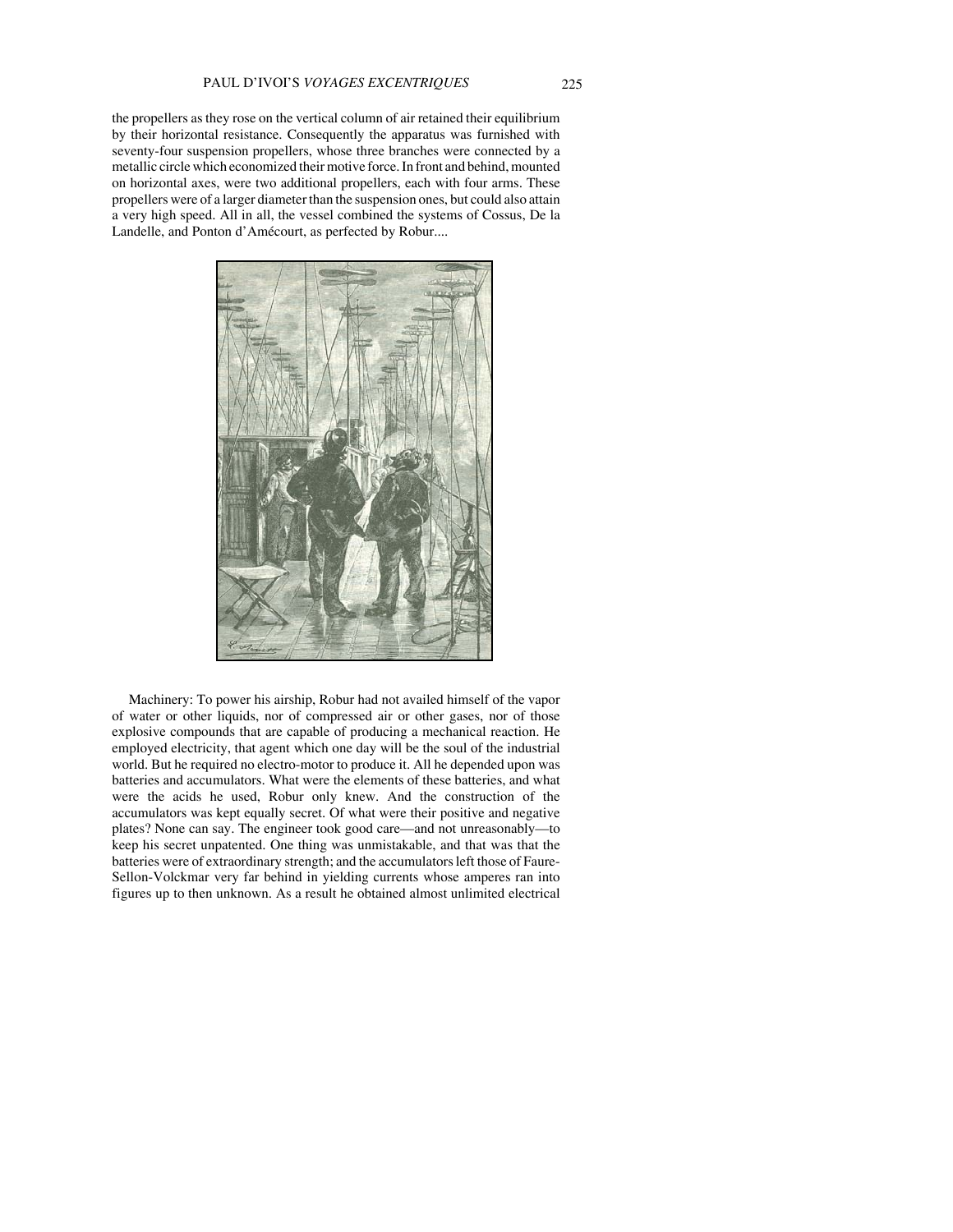### 226 SCIENCE FICTION STUDIES, VOLUME 36 (2009)

horsepower to drive the propellers and generate a suspending and propelling force in excess of all his needs and under any circumstances. (66-68)

As mentioned, this long passage of indirect discourse (the voice of "objective" exposition) is inserted "en bloc" directly into the fictional narrative. It is unmediated—there are no fictional protagonists acting as *porte-paroles* to convey (and perhaps personalize) the information. The narrative voice seems omniscient, authoritative, and very matter-of-fact. The description proceeds logically and dispassionately, without undue emotion. Real-life scientists and engineers are cited, enhancing the scientific credibility of the extrapolated technology being presented. The cutting edge, experimental nature of the aircraft is underscored by its use of electricity and by special batteries (invented by Robur himself) that can generate "almost unlimited electrical horsepower." And, of course, the text is accompanied by an illustration showing the ship's deck and the thirty-seven masts of propellers featured in the description.

The following passage appears in part two, chapter two of d'Ivoi's *Cousin de Lavarède!* The protagonists—Robert Lavarède, his friend Ulysse Astéras (an amateur astronomer), a mute Egyptian girl named Maïva, an evil Egyptian prince who calls himself Radjpoor, and a young noble Egyptian woman named Lotia—have all been scooped up by a strange flying machine piloted by a mad scientist named Ramier, who later gives them a tour of his aircraft.

"Here is the blueprint of my aircraft, which gives you its general layout. You see on it the main deck where we are at this moment, the propulsion wings located forward, the drive propeller at the stern, as well as the mobile rudder placed vertically against the horizontal propeller shaft."

"But" objected Astéras, who was listening with rapt interest, "I recall that you indicated two pairs of wings, not one. So does your aircraft fly less like a bird and more like a mayfly?"

"Yes, mayflies that this fellow keeps in his attic" whispered Robert, but so low that his compagnons could not hear this disparaging remark.

Ramier was quick to respond to Astéras's observation:

"No, no. The *Gypaète* is powered by only one pair of wings at a time. The others, folded against the exterior hull, remain immobile. They are for emergencies only."

"Emergencies?"

"Absolutely. For instance, let's suppose that one of my wings becomes damaged while in operation."

"The aircraft would no longer remained suspended in air and would begin a terrible dive..."

"Would begin, if at that same moment the spare wing did not immediately activate and automatically take the place of the damaged one."

"Yes, I understand perfectly" the excited astronomer exclaimed. "It's almost impossible to fall."

"Almost" muttered Lavarède. "Almost, and that's enough." ...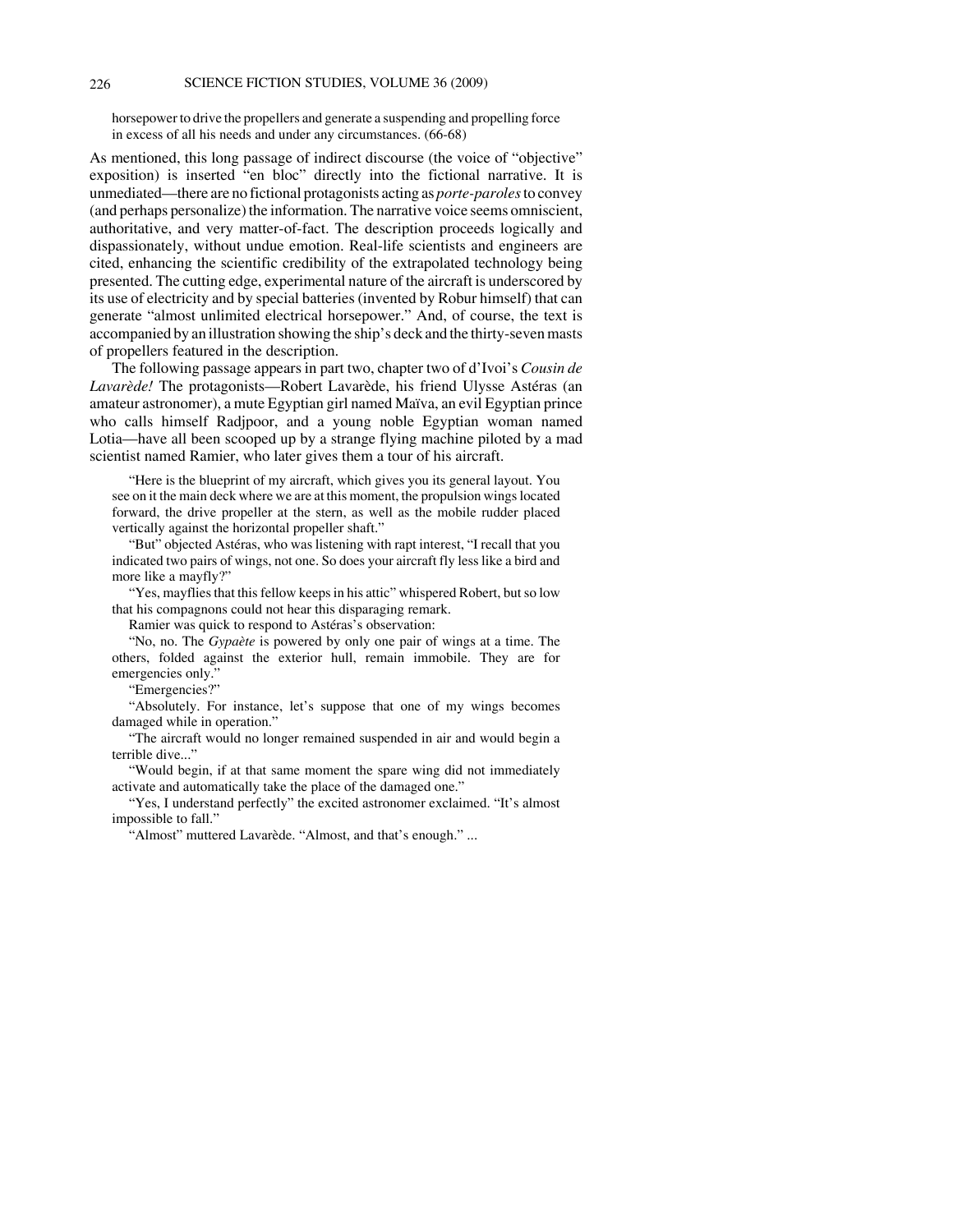

"I reduced the dimension of the wings, not only for the sake of their motors but also to reduce the chances of their becoming damaged. I simply replaced size by speed. The wings of my aircraft move at one thousand beats per minute."

"One thousand? That's amazing!" ...

"Here is a drawing of the engine that I invented for this purpose" Ramier said with a triumphant tone. "Just above it is located the fuel reservoir."

"Ah!" said the astronomer, "an acetylene motor."

The madman responded disdainfully:

"Not at all! It runs on a new fuel that I discovered and liquified, *carbure Z*, whose power is ten times stronger than acetylene. A tiny drop of this liquid falls alternately into the two combustion chambers on either side of main piston. As it explodes, the gas expands and pushes the piston in the same manner as in the steam engine of a locomotive. The connecting rod of the piston activates a drive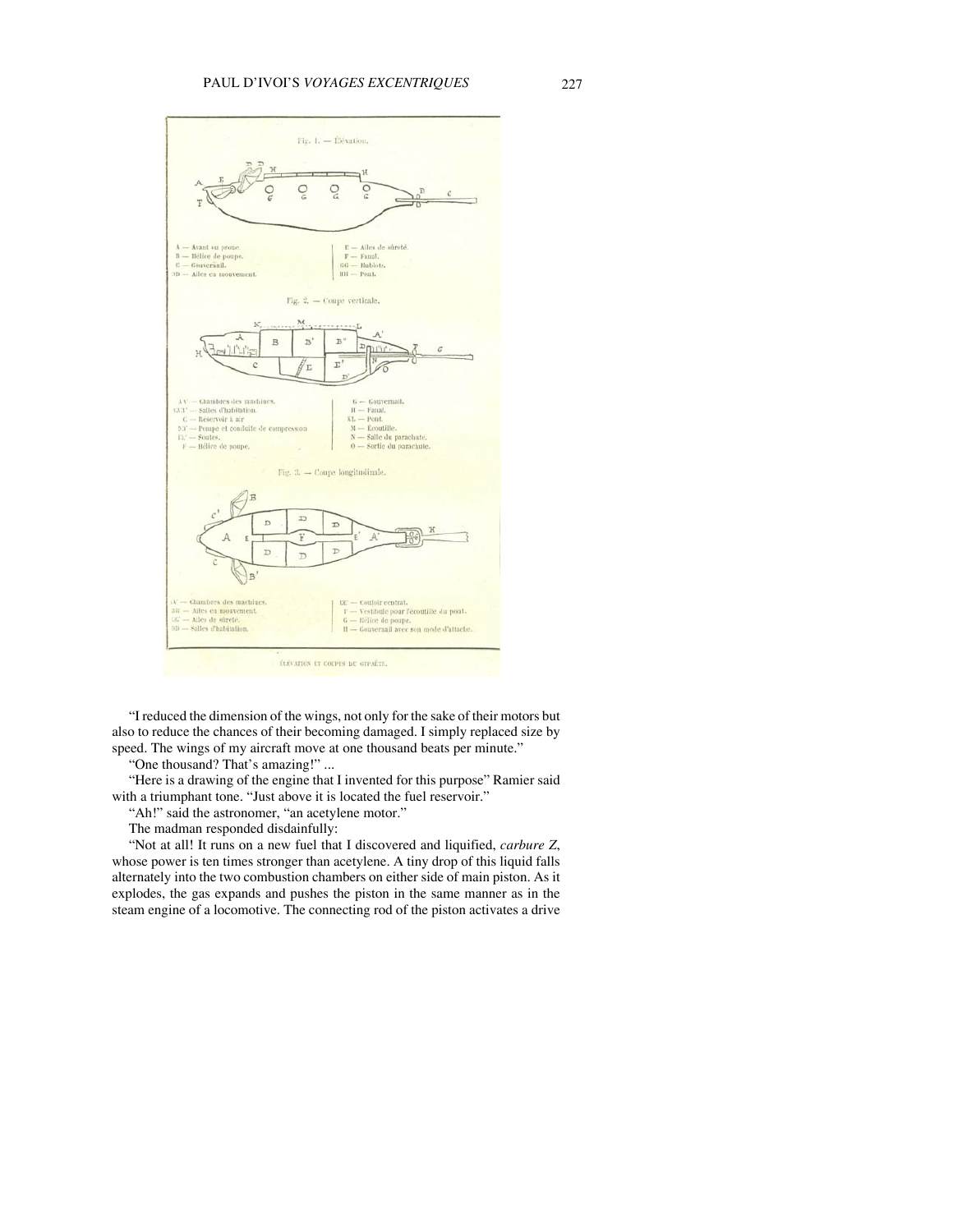shaft that is connected to the wings. This drive shaft contains two cams that connect to and regulate the opening of the two valves which permit the new fuel to enter and the burned fuel to escape."



As Astéras applauded, the mad fellow concluded:

"I have ten of these engines on board. Two for each wing and two for the rear propeller and rudder. Each one weighs thirty kilograms."



Like Verne's, this passage appears to be highly didactic, intending to provide a rational, scientific explanation of how the *Gyapète* works. It includes detailed schematics in two accompanying illustrations, and the exposition is both linear and unambiguous. Similar to Robur's innovative batteries, Ramier has invented a new, special fuel called "carbure Z" to power his on-board motors. In contrast to Verne, however, this pedagogical lesson is now mediated by the fictional characters themselves, instead of by an omniscient and authoritative narrator. It is presented via direct discourse in a spirited give-and-take conversation where the characters, expressing their "sense of wonder," continually personalize and valorize the technology ("Amazing!" "Superb!"). The credibility of the entire scene depends on the reader's acceptance of the technological genius of Ramier and the premise that the aircraft's two little bird-like wings can keep it aloft by beating phenomenally fast—i.e., by replacing "size by speed." This science, of course, is bogus. But it is presented in such a way as to enhance the plausibility of the flyer, allowing for the reader's suspension of disbelief. It is interesting that the author even seems to acknowledge this bit of narratological legerdemain by having the novel's hero, Lavarède, question Ramier's sanity. Although not enough to undermine the verisimilitude-building quality of the scene, it could be argued that Lavarède's gibes constitute a kind of authorial "wink" while adding a note of humor and irony to the whole episode.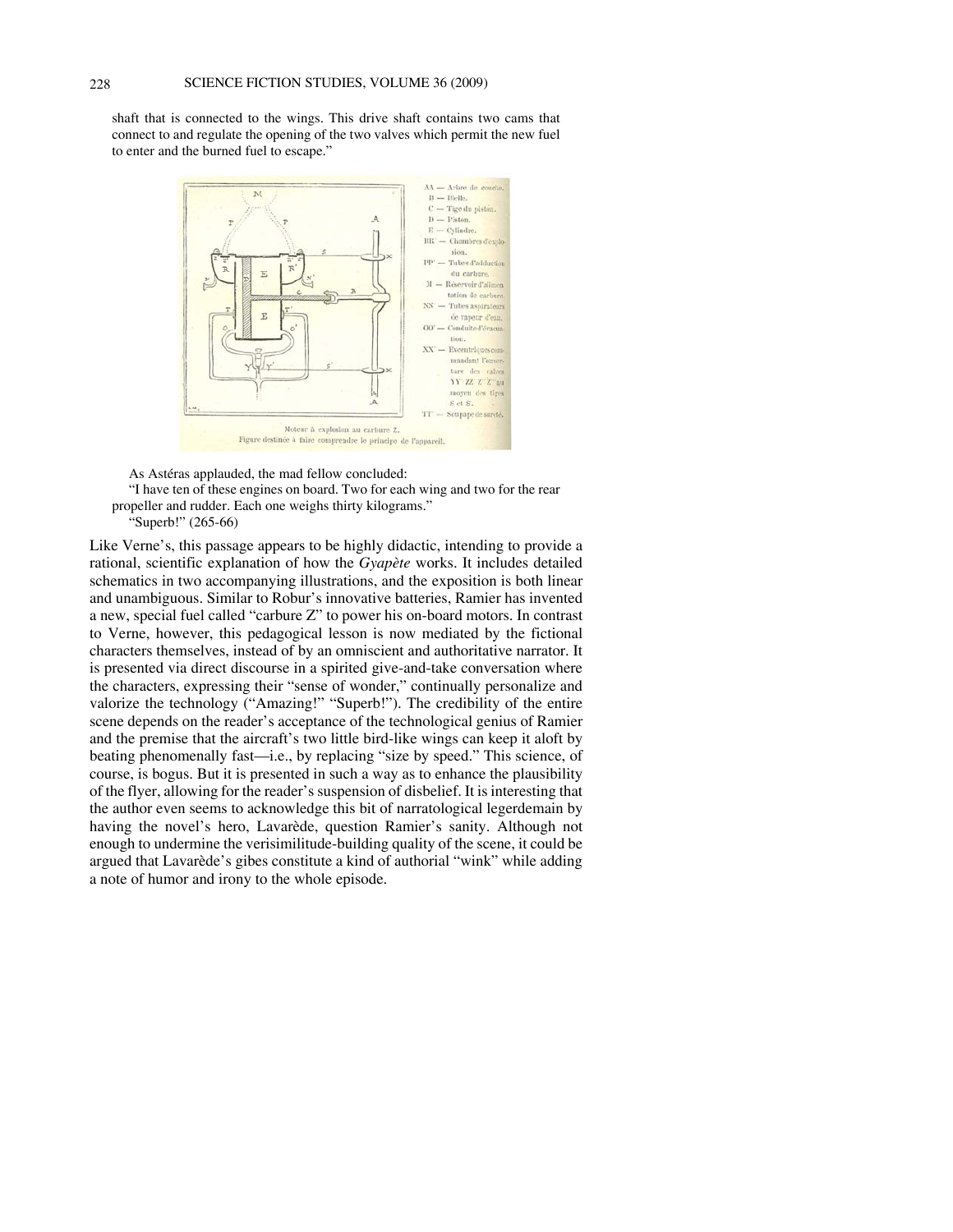Finally, the following mini-chapter opens *in medias res* Rosny's sf novel *Les Navigateurs de l'infini*. There are no illustrations accompanying the text, and the narrative voice is that of one of the story's three Mars-bound astronauts (a term Rosny coined).

All is ready. The walls of the *Stellarium*, made of refined argine and perfectly transparent, possess a hardness and an elasticity that had seemed unachievable in the past and which make the vessel nearly indestructible.

A pseudo-gravity field throughout the interior of the craft will assure a stable equilibrium to all living beings and objects inside.

We have at our disposition accommodations whose total capacity measures three hundred cubic meters. Our supply of hydralium should be sufficient to provide oxygen for three hundred days. Our hermetically-sealed suits of argine will allow us to move around Mars as if we were in the air pressure of Earth, our breathing being maintained by direct or pneumatic transformers. If needed, the Siverol apparatuses would free us from the necessity of breathing during several hours by their corpuscular action and anaesthesia of the lungs.

Lastly, our supply of condensed foodstuffs, which we can return to their original volume at any time, will last for nine months.

The laboratory is equipped to handle all physical, chemical, and biological analyses; we are armed with powerful devices of destruction. In sum, propulsion, pseudo-gravity, normal respiration, artificial combustion, and nutrition are all assured for more than three seasons. In counting three months to go to Mars and three months to return, we should have a full three months remaining to explore the planet, assuming the worst possible scenario where we could find no additional sources of food or respiration there. (9-10)

Obviously, Rosny's text—in both content and style—stands in sharp contrast to the preceding ones by Verne and d'Ivoi. Along with the illustrations, the overt pedagogy has disappeared, and the thematic focus has shifted from the mechanics of the machine to how it provides for the various needs of the men inside it. An unexplained pseudo-gravity field maintains a "stable equilibrium" within the voyagers' cabin. They have a sufficient quantity of "condensed" (presumably dehydrated) food to last for nine months. To respond to whatever circumstances they might encounter on Mars, they have on board not only powerful (nuclear?) weapons but also an entire high-tech lab that can handle "all physical, chemical, and biological analyses." The only scientist/engineer cited in the passage is a fictional one, the inventor of a biological apparatus that can temporarily replace human respiration by means of "corpuscular action and anaesthesia of the lungs." The text's non-mimetic referentiality is reinforced by richly suggestive but semantically empty neologisms such as "argine" (when speaking of the walls of the ship and the spacesuits) and "hydralium" (when explaining the on-board oxygen supply). And even the name of the craft itself, "Stellarium," eschews the bird nomenclature used by Verne and d'Ivoi in favor of a much more nebulous and poetic appellation evoking the stars. The differences in the semiotic structure of these texts is clear. The basic narrative recipe used in Verne's extrapolative "hard sf" and d'Ivoi's derivative "*faux*-hard sf" has been abandoned in favor of a more impressionistic "speculative sf" model built upon absent paradigms, imaginary science, and estrangement effects.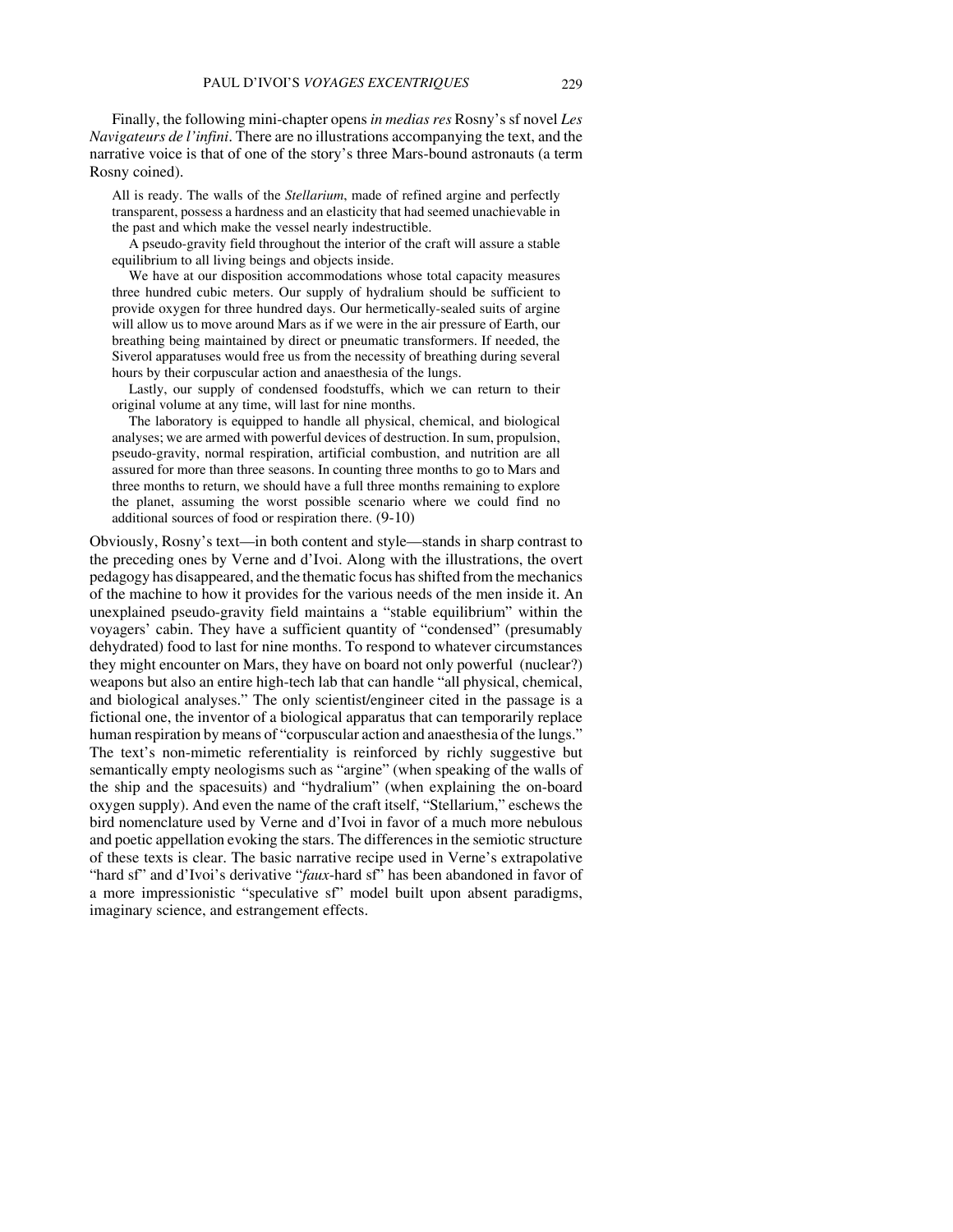Although consistently shunned as "paraliterary" by most French critics,<sup>9</sup> the novels by Paul d'Ivoi and other Verne School writers constitute an interesting and unjustly neglected phase in the early history of French sf. Among the first examples of a very rich period of post-Verne pulp sf (roughly equivalent to that of the dime novels in America), they represent an important step in the genre's evolution in France from the nineteenth-century *voyaage extraordinaire* to the *roman d'anticipation* of the early twentieth century.

## **NOTES**

1. As Jean-Marc Gouanvic has observed: "The model for the imaginary established by [Verne's] *Voyages Extraordinaires* imposed a brand of science fiction on all authors of rational conjecture up to World War I and even beyond" (46). Jean-Marc and Randy Lofficier describe this domination as follows: "In France, Verne cast an enormous shadow on the entire genre, until World War II. Jules Verne's huge commercial success virtually created an industry overnight" (*French Science Fiction* 338-39). See also Evans, "Science Fiction in France" (256-57) and "Scientific Fiction vs. Science Fiction" (1-3). Although the popular French writers Albert Robida and Gustave Le Rouge published what might be construed as Verne School-type stories early in their careers (e.g., *Voyages très extraordinaires de Saturnin Farandoul* [The Very Extraordinary Journeys of Saturnin Farandoul, 1879] and *La Princesse des airs* [The Princess of the Skies, 1902], respectively), most of their fiction follows a very different narrative model. Robida's fancifully extrapolative novels such as *Le Vingtième siècle* [The Twentieth Century, 1882] are futuristic fantasies in the satiric mode, whereas most of Le Rouge's sf works such as his famous two-volume interplanetary saga *Le Prisonnier de la planète Mars* [The Prisoner of the Planet Mars, 1908] and *La Guerre des vampires* [The War of the Vampires, 1909] are a mixture of Wellsian speculative sf, "cosmic horror and interplanetary heroic fantasy," and the "populist traditions of the French *roman feuilleton*"(Stableford, 5-6). For more on Robida, see Willems and Compère. For more on Le Rouge, see Evans, "Gustave Le Rouge" and Stableford (5-14). All translations from the French appearing in this article are my own.

2. Noted French scholar and encyclopedist Pierre Versins describes the fiction of Paul d'Ivoi as

... less powerful than Verne's, but it has regained a certain popularity during the past few years, and with good cause. His stories feature exciting adventures that are narrated with briskness and verve. And the large number of [sf] themes in them make d'Ivoi one of the most imaginative writers of this conjectural genre.... (462)

3. See Evans, "The Vehicular Utopias of Jules Verne" (99).

4. The explicitness of this educative goal—as well as a sense of the colonizing rivalry with Great Britain that was acutely felt in France at the time—can be seen in the following 1902 advertisement for d'Ivoi's series:

If it is true that the future of France's colonial expansion depends on a change in the education of its children, then one can say that the author of the *Voyages excentriques* has served his country well by developing in its youthful readers the taste for expeditions to faraway places, by awakening in them the spirit of initiative, and by giving them a feeling of self-confidence, all of which constitute the first steps toward [achieving] the success of our neighbors across the Channel.... (qtd. in Palewska, "De l'*extraordinaire* à l'*excentrique*" 4)

5. According to historian and sf scholar I.F. Clarke, "Driant has a world record as the man who turned out more future-war stories (some twelve in all) than any other writer before 1914" (394).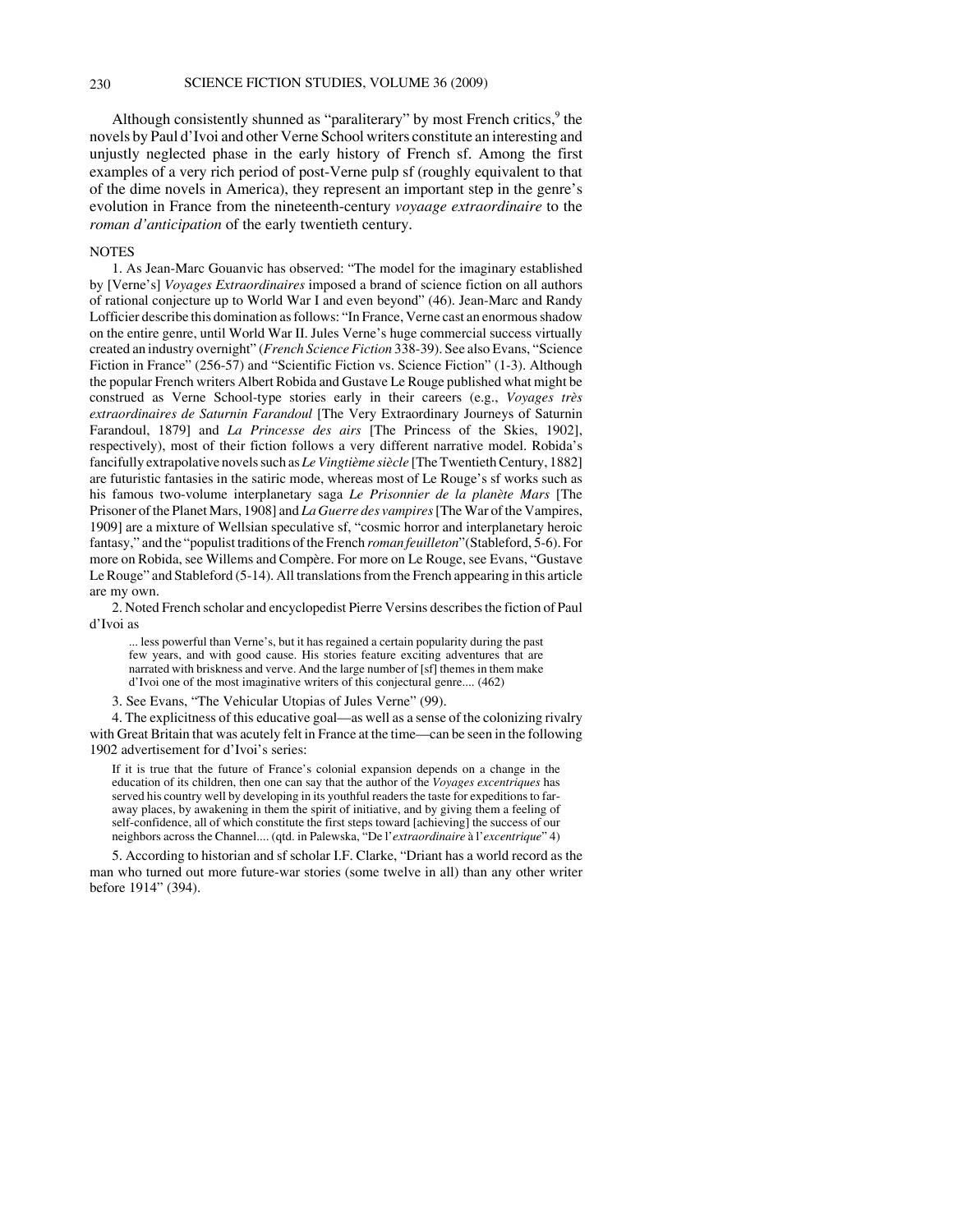6. On Verne's racism and national stereotyping, see especially Boia (209-61) and Dusseau (410-38).

7. The theory of "absent paradigms" for describing the semiotic structure of sf was first popularized in English by McGill professor and sf scholar Marc Angenot in a 1979 article for *SFS* entitled "The Absent Paradigm: An Introduction to the Semiotics of Science Fiction." Angenot suggests that the fundamental signifying structure of most speculative sf is that its narrative discourse makes continual reference to illusory absent paradigms—i.e., neologisms, exolinguistics, etc.—where the reader is forced to invent, *ex nihilo*, contextual meaning. In other words, reading sf is very different from reading realistic fiction in that the the mental associations created by the words themselves are either incomplete or entirely absent. The reader must *conjecture*, must fill in the semantic blanks, must move to a higher level of cognitive interactivity with the text in order to create meaning.

For more on Rosny aîné, see Vernier, Gouanvic (45-73), and Huftier, and the forthcoming translation of three Rosny novellas by George Slusser and Danièle Chatelain. For more on Renard, see Evans "The Fantastic Science Fiction of Maurice Renard" and Gouanvic (75-130).

8. For a detailed analysis of this shift from mimetic to non-mimetic signifiers and from scientific didacticism to scientific impressionism in early French sf, see Evans, "Scientific Fiction versus Science Fiction" and Saint-Gelais (135-94).

9. In the words of one contemporary French scholar, Paul d'Ivoi "has been classified among those authors who are judged to be *démodés*, or superficial, or simple imitators. He is not credited with the same literary talent as Jules Verne, nor with the latter's prophetic vision" (Palewska, "*Les Voyages excentriques*," 146). See also Van Herp (279-80).

### *LES VOYAGES EXCENTRIQUES* BY PAUL D'IVOI (in-octavo editions)

As is the case with many early sf authors, reprints of d'Ivoi's novels were often given different titles (*Jean Fanfare* became *La Diane de l'archipel*, for example). For a complete listing of these title variants, see the following online bibliography:

<http://www.ebooksgratuits.com/html/ivoi\_biblio\_voyages\_excentriques.html>.

*Les Cinq Sous de Lavarède* [The Five Pennies Of Lavarede]. Paris: Jouvet, 1894. Written with Léon Chabrillat. First published in *Le Petit Journal*, Aug. 24-Dec. 27, 1893. Available online at <www.ebooksgratuits.com/ebooks.php>.

*Le Sergent Simplet à travers les colonies françaises* [Sergeant Simple Visits the French Colonies]. Paris: Combet, 1895. Available online at <www.ebooksgratuits.com>.

*Cousin de Lavarède!* [Lavarede's Cousin]. Paris: Combet, 1896. Available online at <www.ebooksgratuits.com/ebooks.php>.

*Jean Fanfare* [Jean Fanfare]. Paris: Combet, 1897. Available online at <www. ebooksgratuits.com/ebooks.php>.

*Corsaire Triplex* [The Privateer Triple-X]. Paris: Combet, 1898. Available online at <www.ebooksgratuits.com/ebooks.php>.

*La Capitaine Nilia* [Captain Nilia]. Paris: Combet, 1899. Available online at <www. ebooksgratuits.com/ebooks.php>.

*Le Docteur Mystère* [Doctor Mystery]. Paris: Combet, 1900. Available online at <www. ebooksgratuits.com/ebooks.php>.

*Cigale en Chine* [Cigale in China]. Paris: Combet, 1901. First published in *Le Français*, Dec. 3, 1900-Mar. 8, 1901.

*Massiliague de Marseille* [Massiliague of Marseille]. Paris: Combet, 1902.

*Les Semeurs de glace* [The Ice Sowers]. Paris: Combet, 1903.

*Le Serment de Daalia* [Daalia's Oath]. Paris: Combet, 1904.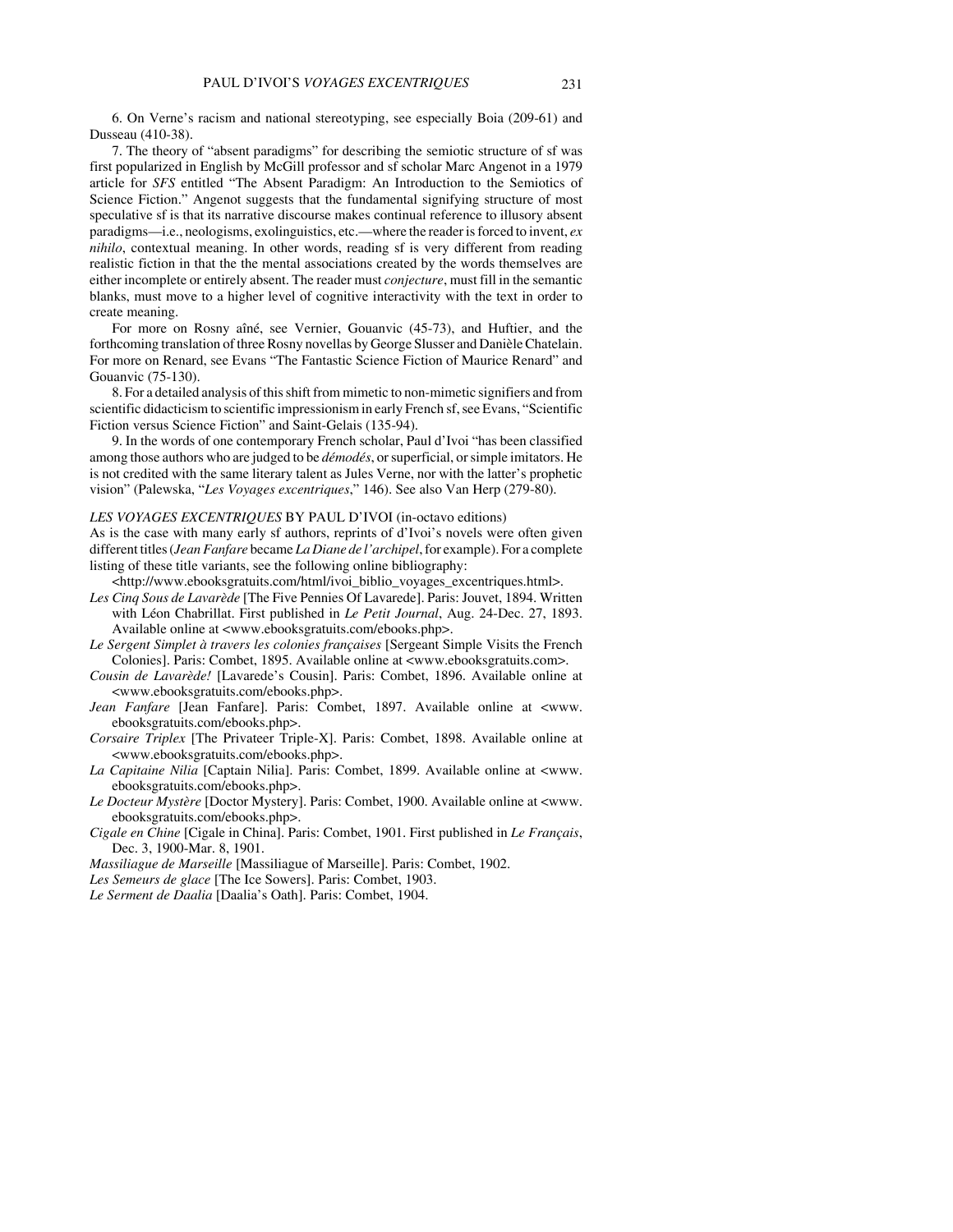- *Millionaire Malgré Lui* [A Millionaire In Spite of Himself]. Paris: Combet, 1905. First published in *Le Journal des Voyages*, Nov.6, 1904-June 25, 1905.
- *Le Maître du Drapeau bleu* [Master of the Blue Flag]. Paris: Boivin, 1907. First published in *Le Matin*, July 25-Nov. 2, 1906.
- *Miss Mousqueterr* [Miss Mousqueterr]. Paris: Boivin, 1907. First published in *Le Journal des Voyages* Oct. 7, 1906-July 21, 1907.
- *Jud Allan, roi des "lads"* [Jud Allan, King of the Lads]. Paris: Boivin, 1909. First published in *Le Matin*, July 21-Nov. 19, 1908.
- *La Course au radium* [The Race for the Radium]. Paris: Boivin, 1910. First published in *Le Journal des Voyages*, Oct. 18, 1908-July 11, 1909.
- *L'Aéroplane fantôme* [The Phantom Airplane]. Paris: Boivin, 1910. First published in *Le Journal des Voyages*, Feb. 24-June 21, 1910.
- *Les Voleurs du foudre* [The Robbers of Lightning]. Paris: Boivin, 1912. First published in *Le Journal des Voyages*, Oct. 17, 1909-May 15, 1910.
- *Message du Mikado* [The Mikado's Message]. Paris: Boivin, 1912. First published in *Le Journal des Voyages*, Nov. 5, 1911-May 12, 1912.
- *Les Dompteurs de l'or* [The Tamers of Gold]. Paris: Boivin, 1914. First published in *Le Journal des Voyages*, Dec. 15, 1912-June 8, 1913.
- *Match de milliardaire* [The Billionaire's Game]. Paris: Boivin, 1917. First published in *Le Journal des Voyages*, Nov. 9, 1913-May 31, 1914.

WORKS CITED AND CRITICAL BIBLIOGRAPHY

- Angenot, Marc. "The Absent Paradigm: An Introduction to the Semiotics of Science Fiction." *SFS* 6.1 (March 1979): 9-19.
- Assollant, Alfred. *Aventures merveilleuses mais authentiques du Capitaine Corcoran*. Paris: Hachette, 1867.
- Bibliographie des *Voyages excentriques* de Paul d'Ivoi. 28 March 2009. <http://www. ebooksgratuits.com/html/ivoi\_biblio\_voyages\_excentriques.html>.
- Bleiler, Everett F. *Science-Fiction: The Early Years*. Kent, OH: Kent State UP, 1990.

Boia, Jules. *Jules Verne: les paradoxes d'un mythe*. Paris: Belles Lettres, 2005.

- Boussenard, Louis. *Le Tour du monde d'un gamin de Paris*. 1879-80. Paris: Tallandier, 1923.
- Bridenne, Jean-Jacques. "Les cent ans de Lavarède." *Fiction* 36 (Nov. 1956): 119-23.
- Clarke, I.F. "Future-War Fiction: The First Main Phase, 1871-1900." *SFS* 24.3 (Nov. 1997): 387-412. Also available online at <http://www.depauw.edu/sfs/clarkeess.htm>.
- Compère, Daniel, ed. *Albert Robida: du passé au futur*. Amiens: Encrage, 2006.
- Cornick, Martyn. "Representations of Britain and British Colonialism in French Adventure Fiction, 1870-1914." *French Cultural Studies* 17.2 (2006): 137-54.
- Danrit, Capitaine (Emile Driant). *La Guerre de demain*. 3 vols. Paris: Flammarion, 1889- 91.

))))). *La Geurre fatale: France-Angleterre*. Paris: Flammarion, 1903.

David, Daniel. "De Jules Verne à Paul d'Ivoi." 28 March 2009 <http://www.hamilcarbarca.com/verne-pauldivoi-hamilcar-barca.htm>

Dine, P. "The French Colonial Empire in Juvenile Fiction: From Jules Verne to Tintin." *Historical Reflections/Réflexions historiques* 23.2 (Spring 1997): 177-203.

- Dusseau, Joëlle. *Jules Verne*. Paris: Perrin, 2005.
- Evans, Arthur. "The Fantastic Science Fiction of Maurice Renard." *SFS* 21.3 (Nov. 1994): 380-96.
- ))))). "Gustave Le Rouge, Pioneer of French Science Fiction." *SFS* 29.1 (March 2002): 1-14.
- ))))). "Science Fiction in France: A Brief History." *SFS* 16.3 (Nov. 1989): 254-76.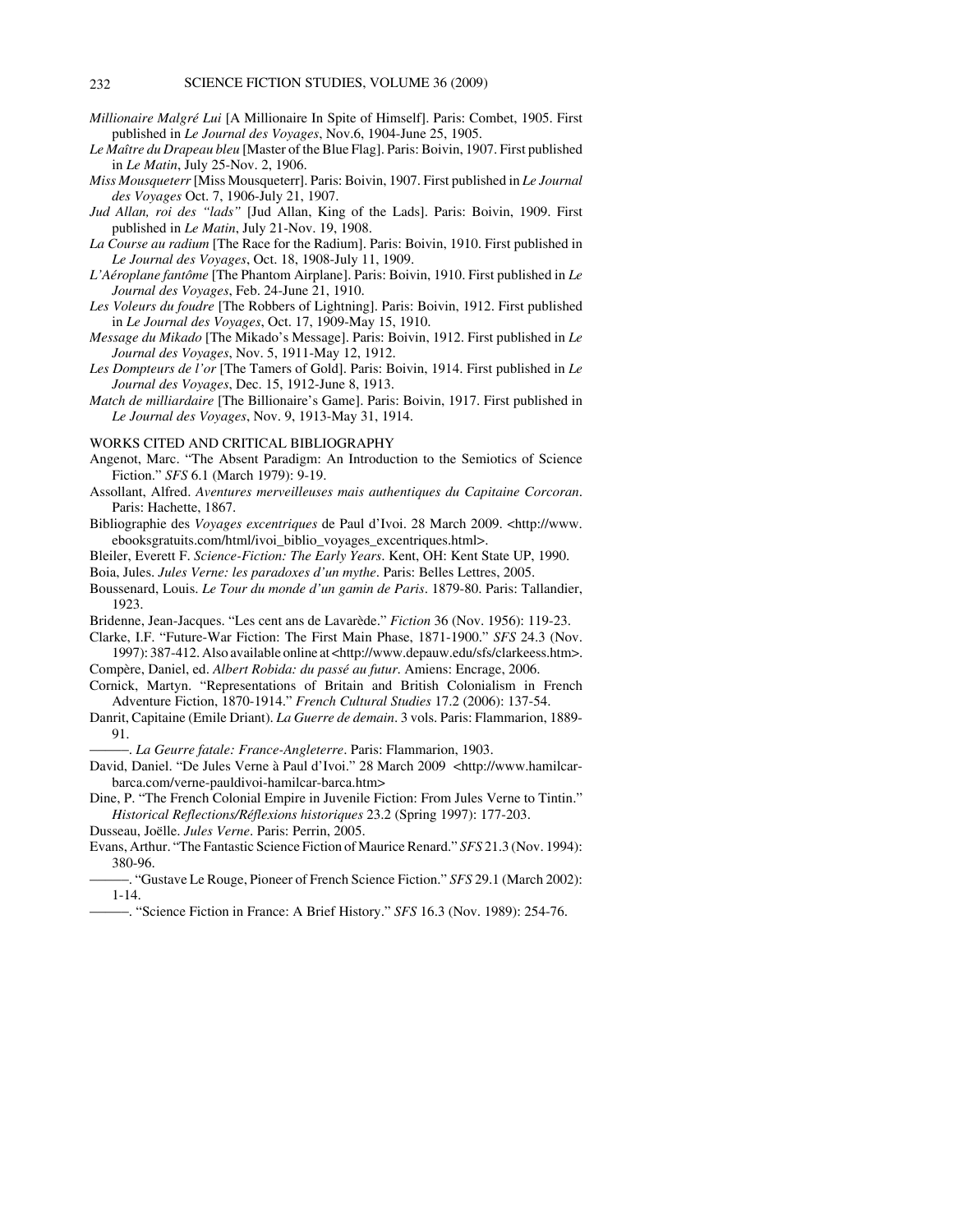- ))))). "Science Fiction versus Scientific Fiction in France: Jules Verne to Rosny Aîné." *SFS* 15.1 (March1988): 1-11.
- ))))). "The Vehicular Utopias of Jules Verne." *Transformations of Utopia: Changing Views of the Perfect Society*. Ed. George Slusser et al. New York: AMS Press, 1999. 99-108.
- Favre, Yves-Alain. "Un maître du roman d'aventure: Paul d'Ivoi." *La Revue universelle des faits et des idées* 99 (décembre 1983): 54-57.
- Gautero, Jean-Luc. "De Jules Verne à Paul d'Ivoi." *De la science en littérature à la science-fiction.* Paris: Editions du Comité des travaux historiques et scientifiques, 1996. 153-158.
	- ))))). "Images au début du siècle: les inventions chez Paul d'Ivoi." *Science et sciencefiction*. Actes du IVe colloque international de science-fiction du 3 au 6 avril 1991, à Nice-Valbonne-Sophia-Antipolis. Vol. 1. Ed. Denise Terrel. Nice: Centre d'étude de la métaphore, 1992. 129-59.
- Gouanvic, Jean-Marc. *La Science-fiction française au XXe siècle (1900-1968)*. Amsterdam: Rodopi, 1994.
- Huftier, Arnaud, ed. *La Beligique: un jeu de cartes? De Rosny Aîné à Jacques Brel.* Le Mont-Houy: Presses Universitaires de Valenciennes, 2003.
- Lapaire, Hugues. *Le Petit Logis: souvenirs d'un homme de lettres*. Moulins: Crépin-Leblond, 1946.
- Le Rouge, Gustave and Gustave Guitton. *La Conspiration des milliardaires*. 1899-1900. Paris: UGE, "10/18," 1977.
- Letourneux, Matthieu."Bibliothèque des Grandes Aventures: Paul d'Ivoi." 17 March 2009. http://www.roman-daventures.com/auteurs/france/divoi/divoi. htm
- Lofficier, Jean-Marc, and Randy. *French Science Fiction, Fantasy, Horror and Pulp Fiction: A Guide to Cinema, Television, Radio, Animation, Comic Books and Literature from the Middle Ages to the Present*. Jefferson, NC: McFarland, 2000. ))))). "The French Wold Newton Universe: The Heroes of Paul d'Ivoi." 17 March 2009.
- http://www.coolfrenchcomics.com/pauldivoi.htm Koster, Serge. "Paul d'Ivoi, le champion de l'aventure." *Le Monde des livres* 11927 (June
- 3, 1983): 17.
- Palewska, Marie. "De l'*extraordinaire* à l'*excentrique*: Paul Charles Philippe Eric Deleutre, dit Paul d'Ivoi." *Le Rocambole: Bulletin des Amis du roman populaire* 32 (Autumn 2005): 33-69.
- ))))). "Les *Voyages excentriques* de Paul d'Ivoi." *Les Contemporains de Jules Verne: aux frontières de la légitimation*. Ed. Daniel Compère and Arnaud Huftier. Valenciennes: Presses universitaires de Valenciennes, 2007. 139-51.
- "Paul d'Ivoi, inventeur du gadget." *Le Chasseur d'illustrés* 1 (Sept. 1967): 12.
- Rosny Aîné, J.-H. *Les Navigateurs de l'infini*. 1925. Paris: Hachette, 1960.
- Sartre, Jean-Paul. *Les mots*. Paris: Gallimard, 1964.
- Sadoul, Jacques. *Histoire de la science-fiction moderne (1911-1984)*. Paris: Laffont, 1984.
- Saint-Gelais, Richard. *L'Empire du pseudo: modernités de la science-fiction*. Québec: Nota bene, 1999.
- Siclier, Jacques. "Centenaire de Paul d'Ivoi." *Bizarre* VII (Mar. 1957): 52-59.
- Slusser, George, and Danièle Chatelain. "Introduction." *Three Science Fiction Novellas: From Prehistory to the End of Mankind* by J.-H. Rosny aîné. Middletown, CT: Wesleyan UP, forthcoming.
- Stableford, Brian. "Introduction and Afterword." *The Vampires of Mars* by Gustave Le Rouge. Adapted by Brian Stableford. Encino, CA: Black Coat, 2008. 5-14, 305-15.
- Van Herp, Jacques. *Panorama de science-fiction*. Verviers, Belgique: Marabout, 1975.